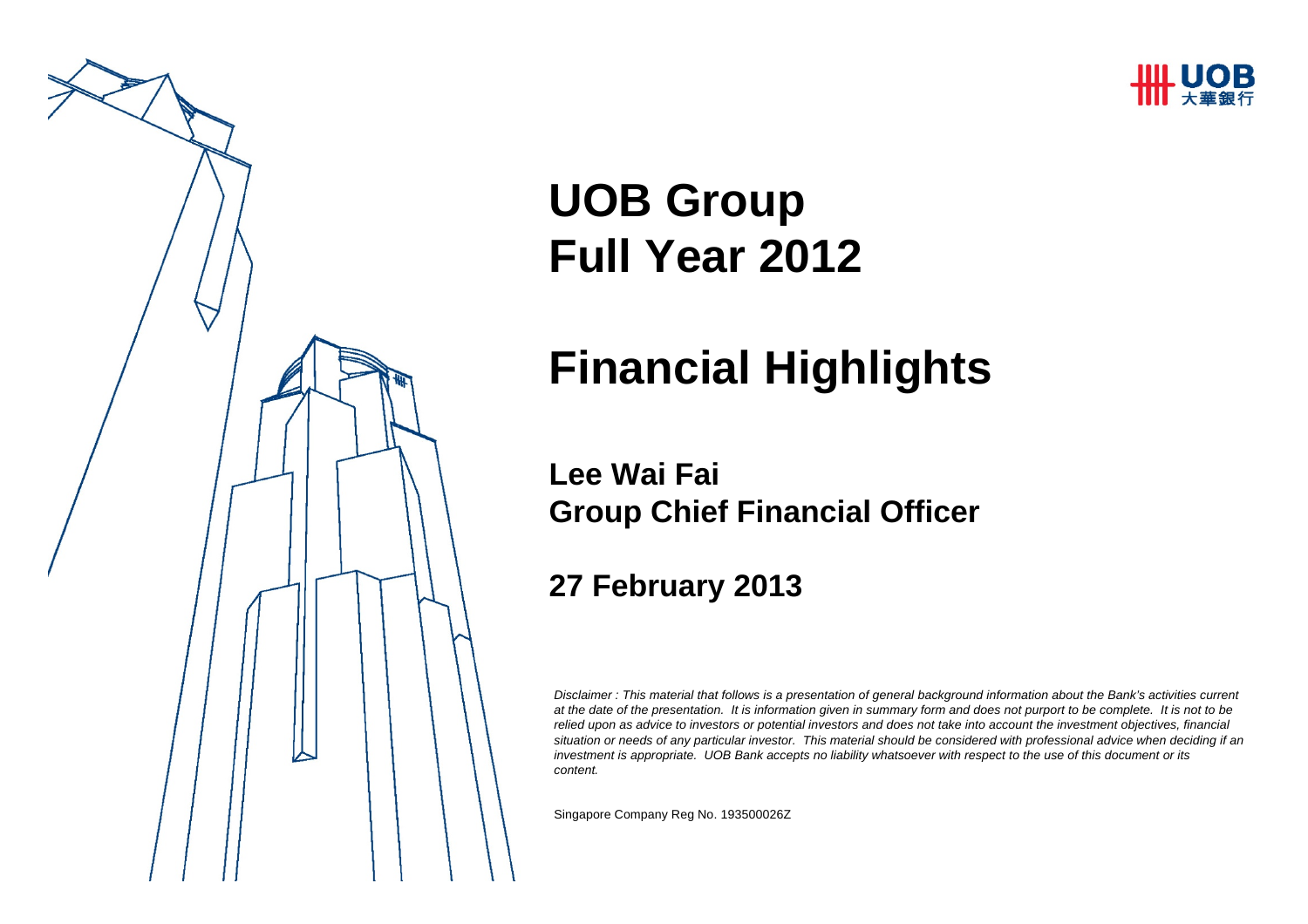# **Record High NPAT of \$2.8 billion in 2012, up 21% YoY**



|                                       | 2012           | 2011  | $+$ /(-)      |
|---------------------------------------|----------------|-------|---------------|
|                                       | \$m\$          | \$m\$ | $\frac{0}{6}$ |
| Net interest income                   | 3,917          | 3,678 | 6.5           |
| Fee and commission income             | 1,508          | 1,318 | 14.4          |
| Other non-interest income             | 1,070          | 703   | 52.3          |
| <b>Total income</b>                   | 6,495          | 5,699 | 14.0          |
| Less: Total expenses                  | 2,747          | 2,450 | 12.1          |
| <b>Operating profit</b>               | 3,748          | 3,248 | 15.4          |
| Less: Individual impairment           | 475            | 221   | >100.0        |
| Collective impairment                 | 2              | 303   | (99.5)        |
| Intangible assets amortised           | $\overline{7}$ | 10    | (29.5)        |
| Add: Associates & joint ventures      | 87             | 93    | (6.2)         |
| Less: Tax & non-controlling interests | 548            | 481   | 14.0          |
| Net profit after tax                  | 2,803          | 2,327 | 20.5          |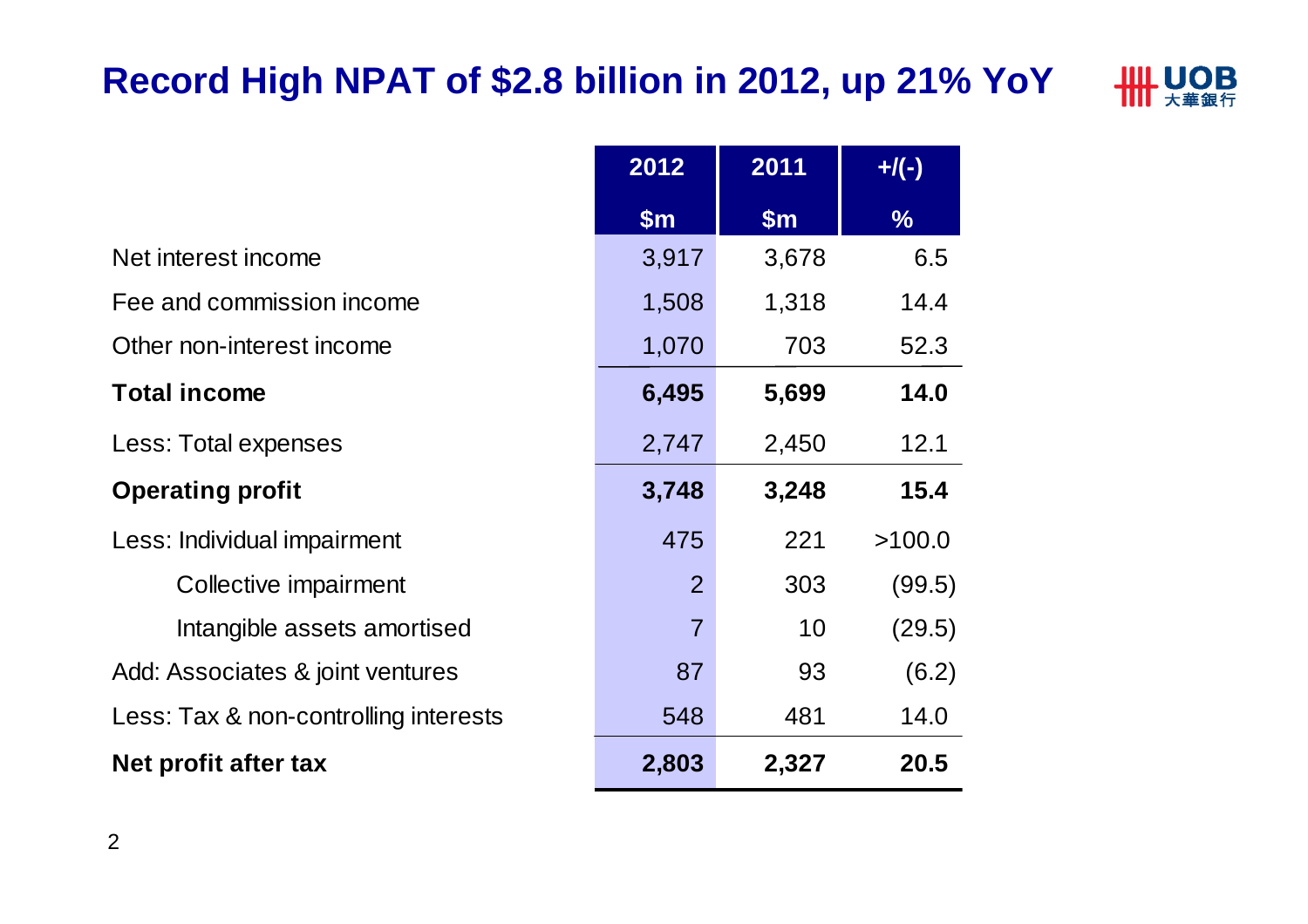# **4Q12 NPAT at \$696 million, up 25% YoY, 2% lower QoQ**



|                                       | <b>4Q12</b> | 3Q12  | $H(\cdot)$    | <b>4Q11</b>    | $+$ /(-)      |
|---------------------------------------|-------------|-------|---------------|----------------|---------------|
|                                       | \$m\$       | \$m\$ | $\frac{9}{6}$ | \$m\$          | $\frac{9}{6}$ |
| Net interest income                   | 967         | 971   | (0.5)         | 978            | (1.2)         |
| Fee and commission income             | 388         | 372   | 4.1           | 327            | 18.7          |
| Other non-interest income             | 238         | 321   | (25.7)        | 173            | 37.5          |
| <b>Total income</b>                   | 1,592       | 1,664 | (4.3)         | 1,478          | 7.7           |
| Less: Total expenses                  | 719         | 687   | 4.6           | 625            | 15.0          |
| <b>Operating profit</b>               | 874         | 976   | (10.5)        | 853            | 2.4           |
| Less: Individual impairment           | 229         | 86    | >100.0        | 134            | 71.2          |
| Collective impairment                 | (79)        | 33    | (>100.0)      | 92             | (>100.0)      |
| Intangible assets amortised           |             | 2     | <b>NM</b>     | 3              | <b>NM</b>     |
| Add: Associates & joint ventures      | 17          | 21    | (21.7)        | $\overline{0}$ | >100.0        |
| Less: Tax & non-controlling interests | 45          | 170   | (73.6)        | 67             | (33.2)        |
| Net profit after tax                  | 696         | 707   | (1.5)         | 558            | 24.7          |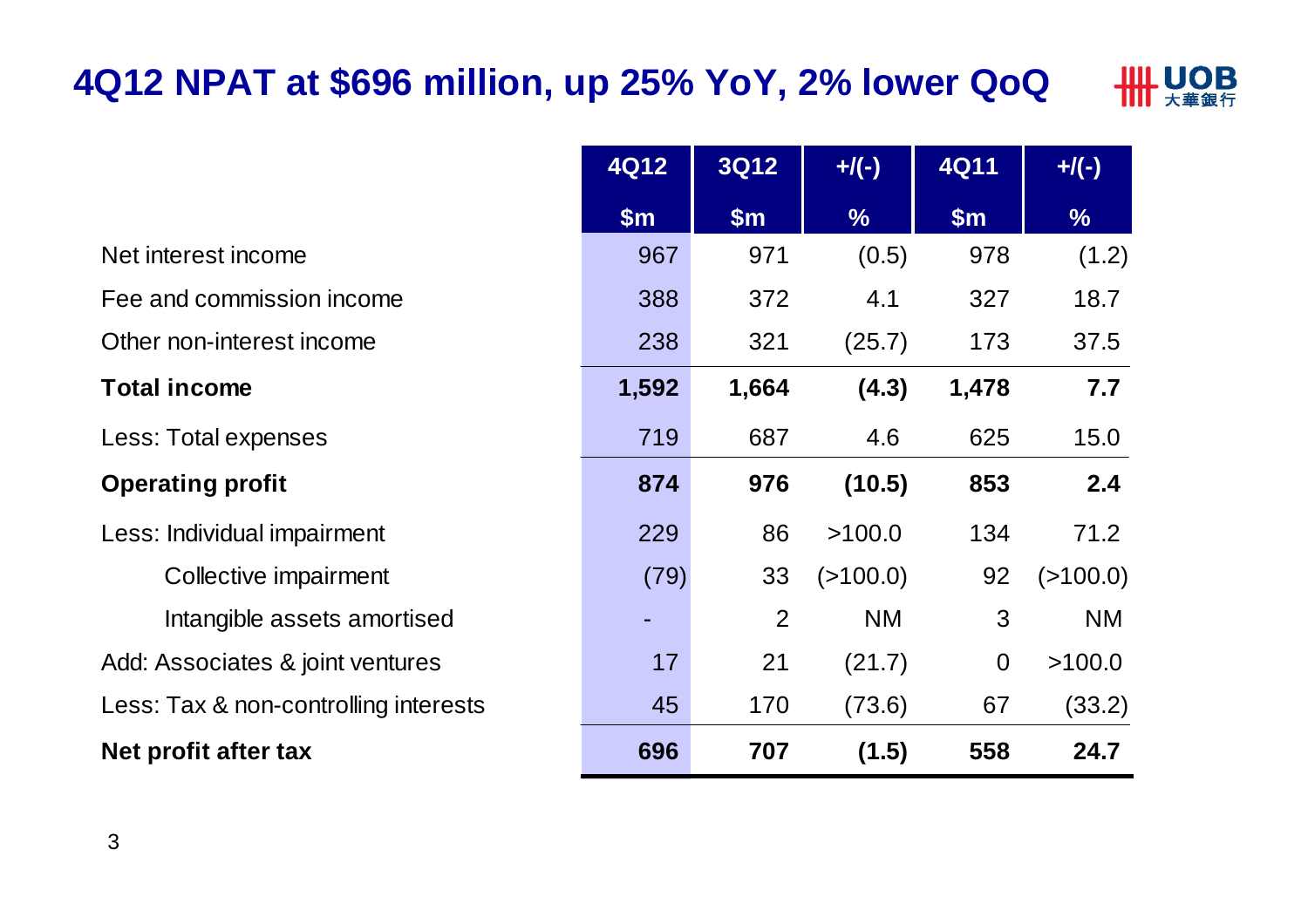# **NII continued to trend up despite NIM compression**



#### **Net Interest Income (NII) and Margin**

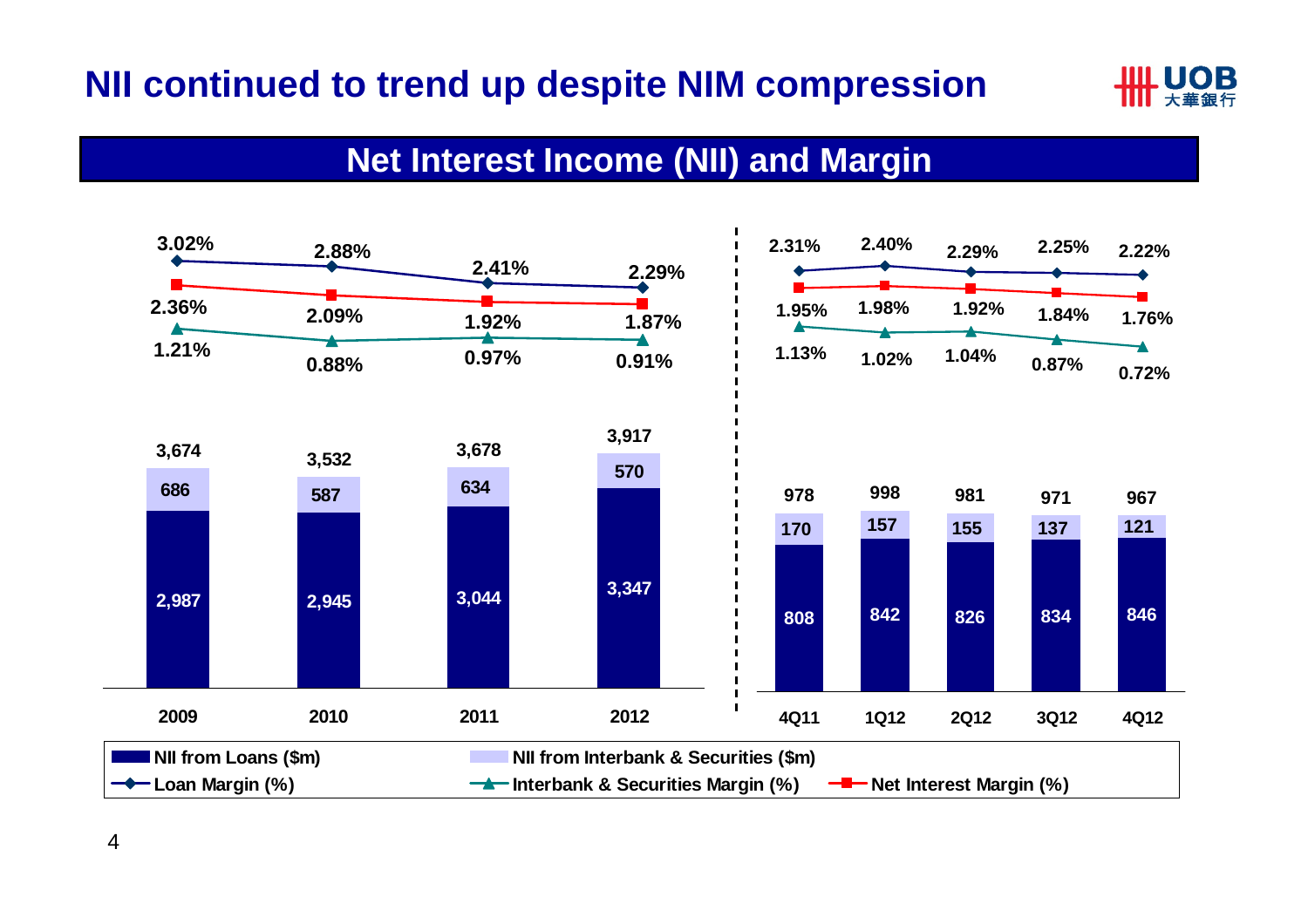#### **Fee Income Hit New Highs for 4Q12 and FY12; Non-NII Rose 28% to \$2.6 billion in FY12**



**Non-Interest Income (Non-NII) and Non-NII Ratio**



Note: core income excluded gain on UOB Life and UIC for 2010.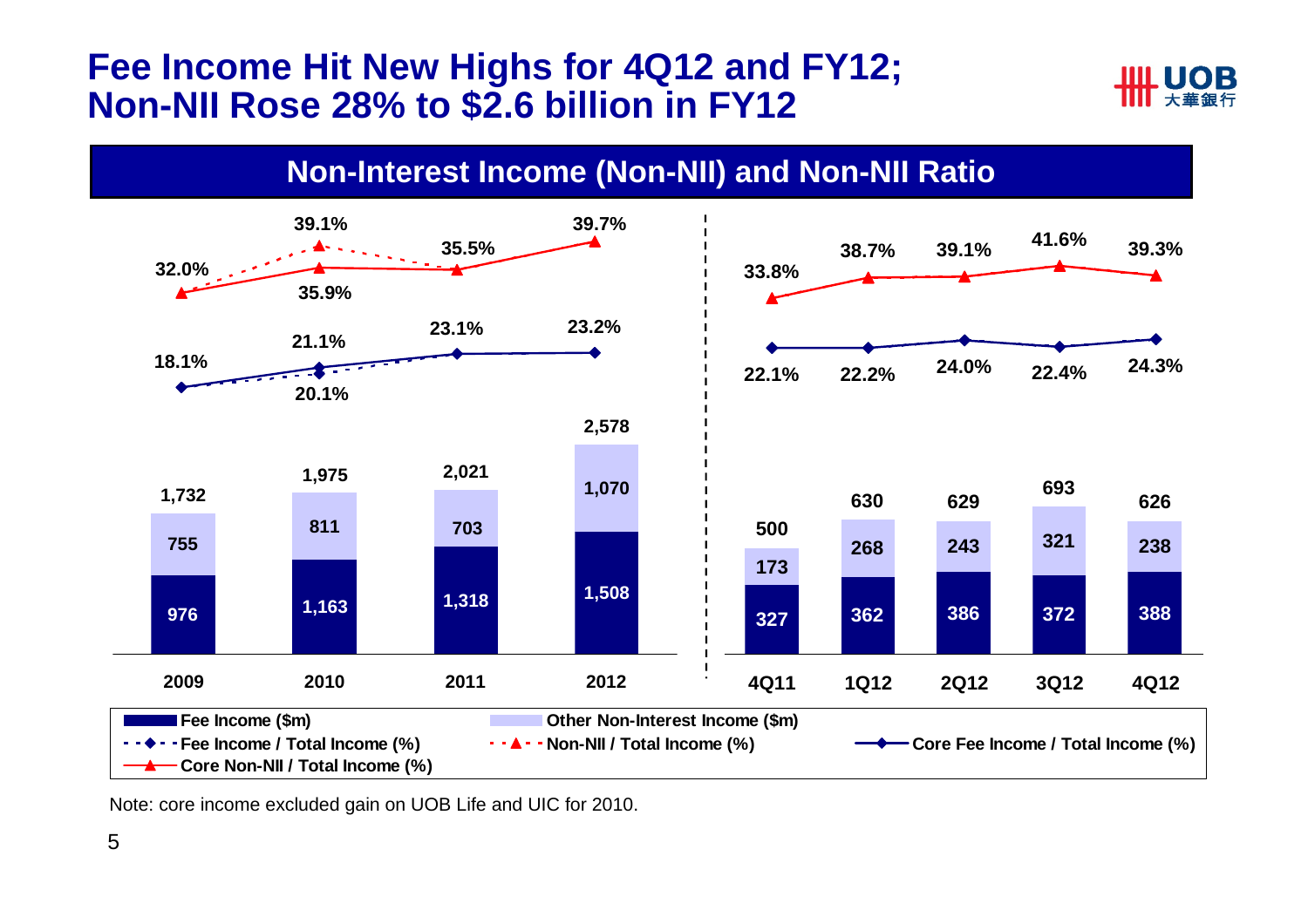### **FY12 Cost-Income Ratio Improved to 42.3%, with Higher Revenue Growth**





Note: core income excluded gain on UOB Life and UIC for 2010.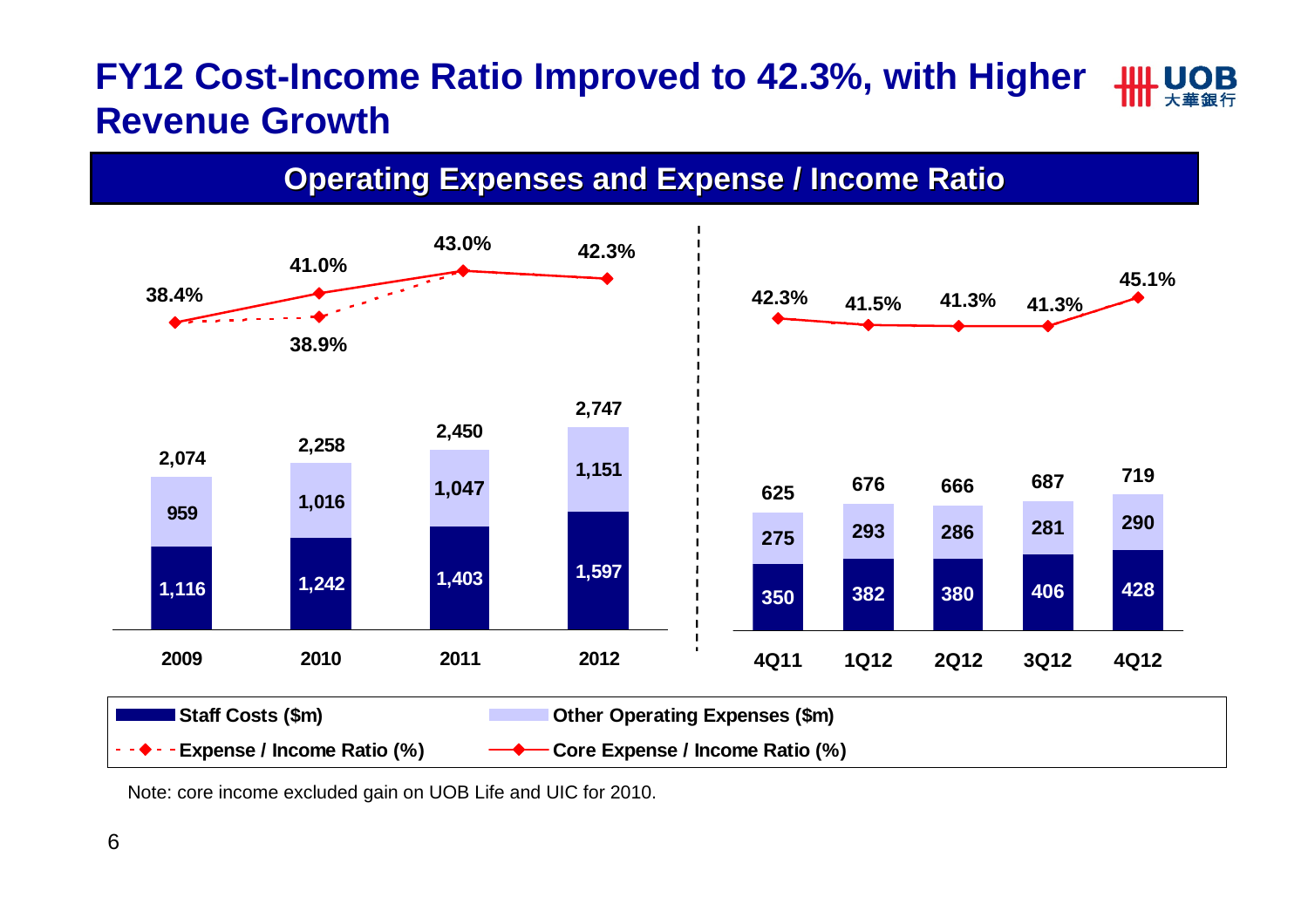#### **Total Credit Costs Remained Stable**



#### **Impairment Charges on Loans**



\* On annualised basis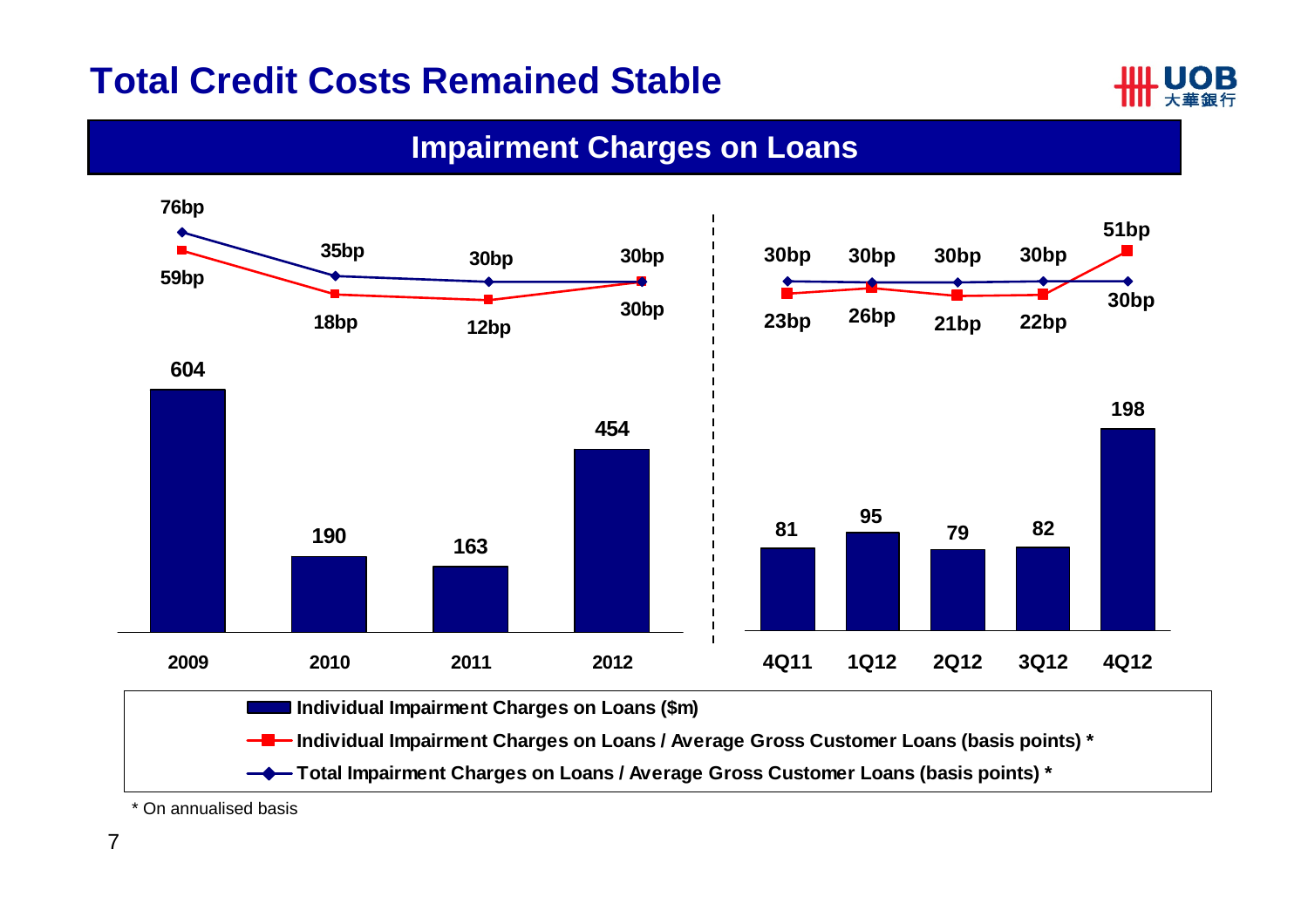### **Performance by Business Segment**



|                                        |       |       |               | <u>ZU12</u><br>2% |
|----------------------------------------|-------|-------|---------------|-------------------|
|                                        | 2012  | 2011  | $+$ /(-)      | 19%               |
| <b>Segment Operating Profit</b>        | \$m\$ | \$m\$ | $\frac{0}{6}$ | 30%               |
| Group Retail (GR)                      | 1,136 | 1,018 | 11.6          | 53%               |
| Group Wholesale (GW)                   | 1,994 | 1,697 | 17.5          | Elim $(4)$ %      |
| Global Markets & Investment Mgt (GMIM) | 704   | 491   | 43.4          |                   |
| <b>Others</b>                          | 65    | 157   | (58.6)        | 2011<br>5%        |
| Elimination                            | (151) | (115) | (31.3)        | 15%<br>31%        |
| <b>Total</b>                           | 3,748 | 3,248 | 15.4          | 52%               |

**Elim (3)%**

**2012**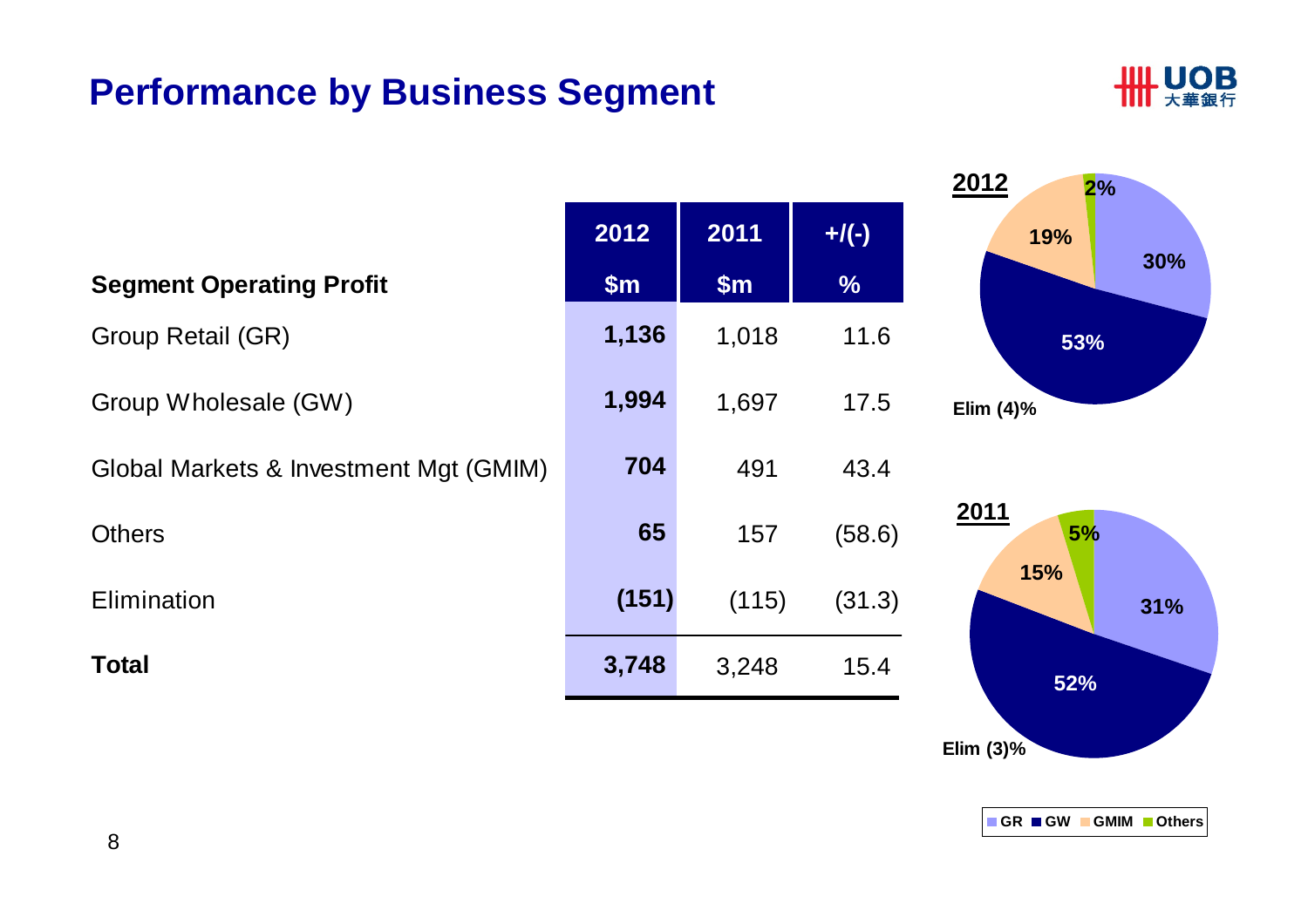#### **Strong Performance in Singapore and the Region. Region's Operating Profit Up 29% YoY, outpaced Singapore's 12% growth**

| <b>Operating</b><br><b>Profit</b> | 2012<br>$\mathsf{Sm}$ | 2011<br>$\mathsf{Sm}$ | $+$ /(-)<br>$\%$ | At<br>constant<br><b>FX</b> rate<br>$+$ /(-)<br>$\frac{0}{0}$ |
|-----------------------------------|-----------------------|-----------------------|------------------|---------------------------------------------------------------|
| Singapore                         | 2,243                 | 2,008                 | 11.7             | 11.7                                                          |
| Regional:                         | 1,217                 | 967                   | 25.9             | 29.1                                                          |
| Malaysia                          | 608                   | 506                   | 20.2             | 22.0                                                          |
| <b>Thailand</b>                   | 182                   | 120                   | 51.6             | 55.1                                                          |
| Indonesia                         | 195                   | 182                   | 7.2              | 15.4                                                          |
| <b>Greater China</b>              | 232                   | 158                   | 46.3             | 46.3                                                          |
| <b>Others</b>                     | 288                   | 274                   | 5.0              | 6.0                                                           |
| Total                             | 3,748                 | 3,248                 | 15.4             | 16.3                                                          |



**UOR** 

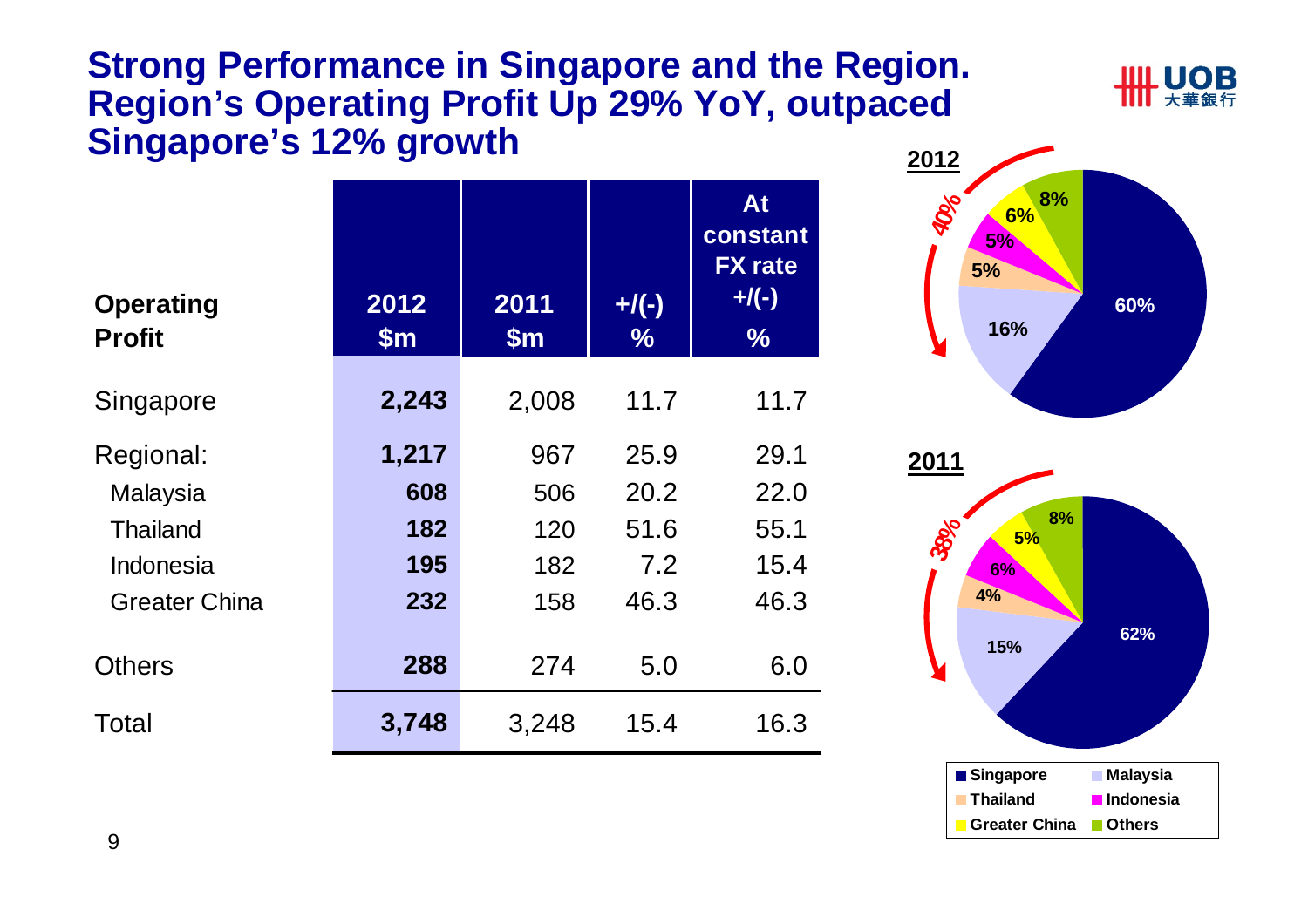#### **FY12 Loans Grew 8%, contributed by Singapore and the Regional Countries**



|                      | 2012  | 2011            | $+/(-)$       | <b>4Q12</b>     | <b>3Q12</b>     | $+$ /(-)      |
|----------------------|-------|-----------------|---------------|-----------------|-----------------|---------------|
| <b>Gross Loans</b>   | \$b   | \$ <sub>b</sub> | $\frac{0}{6}$ | \$ <sub>b</sub> | \$ <sub>b</sub> | $\frac{0}{6}$ |
| Singapore            | 101.1 | 92.3            | 9.6           | 101.1           | 98.3            | 2.8           |
| Regional:            | 46.8  | 42.7            | 9.5           | 46.8            | 45.7            | 2.3           |
| Malaysia             | 23.5  | 20.7            | 13.3          | 23.5            | 23.2            | 1.2           |
| <b>Thailand</b>      | 8.5   | 7.8             | 8.9           | 8.5             | 8.3             | 3.1           |
| Indonesia            | 5.6   | 5.8             | (2.9)         | 5.6             | 5.6             | 0.6           |
| <b>Greater China</b> | 9.2   | 8.4             | 8.8           | 9.2             | 8.7             | 5.6           |
| <b>Others</b>        | 8.0   | 8.9             | (10.6)        | 8.0             | 8.4             | (5.2)         |
| Total                | 155.9 | 143.9           | 8.3           | 155.9           | 152.4           | 2.2           |
| <b>USD Loans</b>     | 18.1  | 19.8            | (8.4)         | 18.1            | 18.6            | (2.3)         |



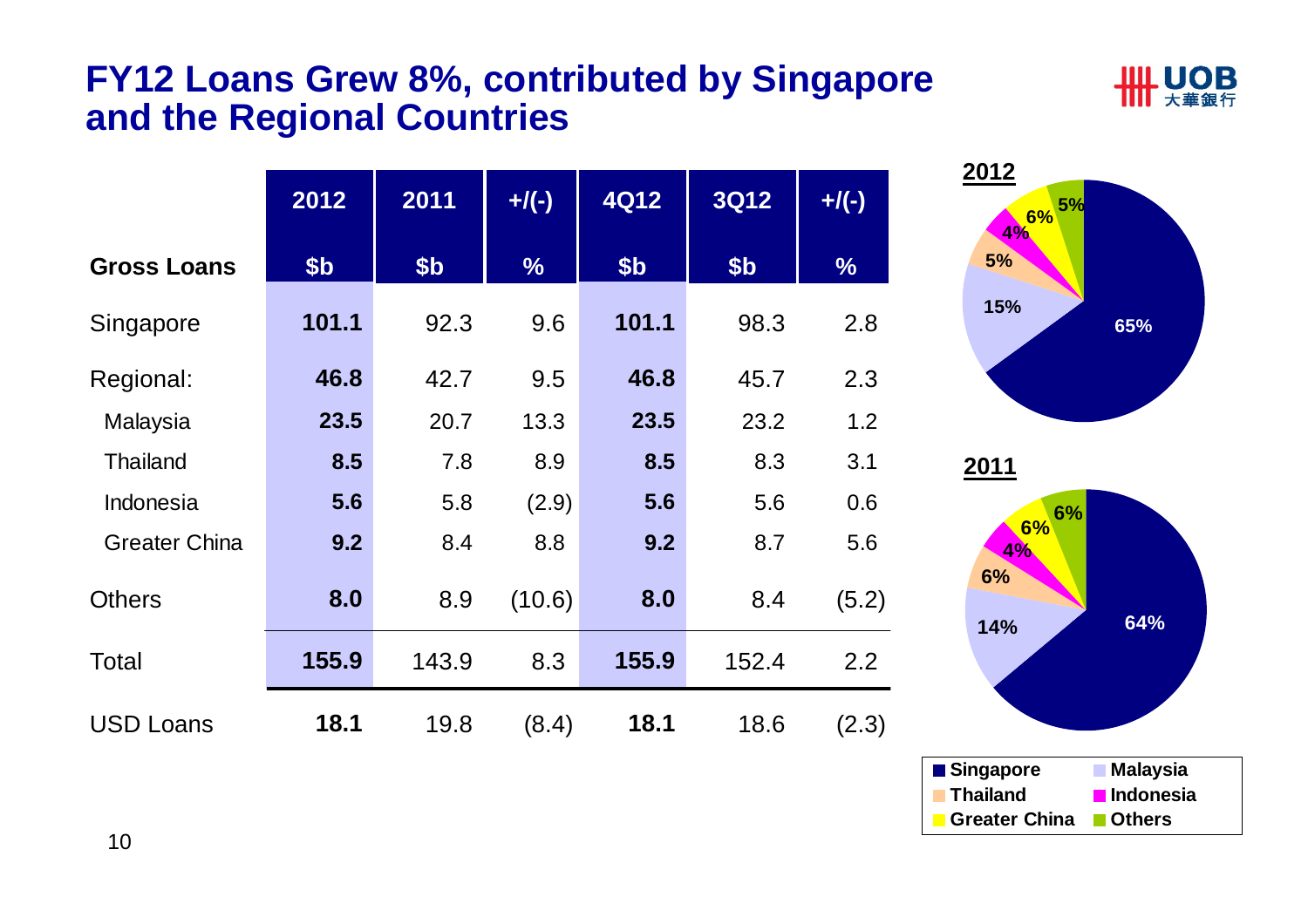#### **Deposits Up 7% YoY Supported by a Strong Deposits Franchise**



|                      | 2012            | 2011            | $+$ /(-)      | <b>4Q12</b> | <b>3Q12</b>     | $+/(-)$       |
|----------------------|-----------------|-----------------|---------------|-------------|-----------------|---------------|
|                      | \$ <sub>b</sub> | \$ <sub>b</sub> | $\frac{1}{2}$ | \$b         | \$ <sub>b</sub> | $\frac{1}{2}$ |
| Singapore            | 123.4           | 115.7           | 6.6           | 123.4       | 117.9           | 4.6           |
| Regional:            | 50.3            | 44.9            | 11.8          | 50.3        | 47.6            | 5.6           |
| Malaysia             | 26.2            | 21.6            | 21.5          | 26.2        | 25.2            | 4.0           |
| <b>Thailand</b>      | 8.2             | 7.0             | 17.7          | 8.2         | 7.0             | 16.1          |
| Indonesia            | 5.8             | 6.1             | (4.3)         | 5.8         | 6.0             | (3.3)         |
| <b>Greater China</b> | 10.1            | 10.4            | (2.9)         | 10.1        | 9.3             | 7.7           |
| <b>Others</b>        | 8.4             | 8.8             | (4.7)         | 8.4         | 8.3             | 1.0           |
| Total                | 182.0           | 169.5           | 7.4           | 182.0       | 173.8           | 4.7           |
| <b>USD Deposits</b>  | 21.9            | 19.8            | 10.6          | 21.9        | 20.8            | 5.5           |
| USD LDR (%)          | 81.6            | 98.7            | $(17.1)%$ pt  | 81.6        | 88.1            | $(6.5)%$ pt   |





11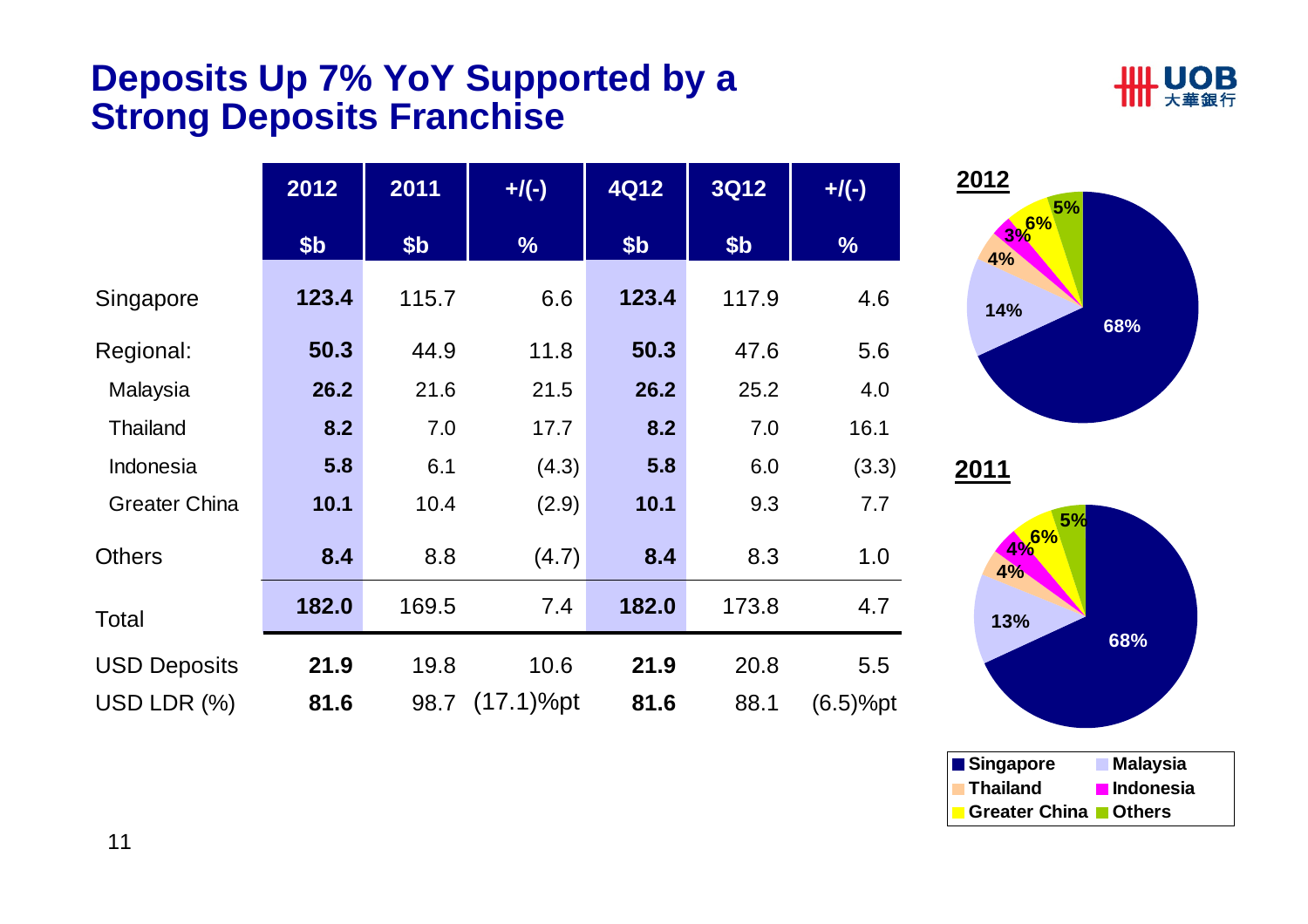#### **Stable Liquidity Position**



#### **Customer Loans, Deposits and LDR**

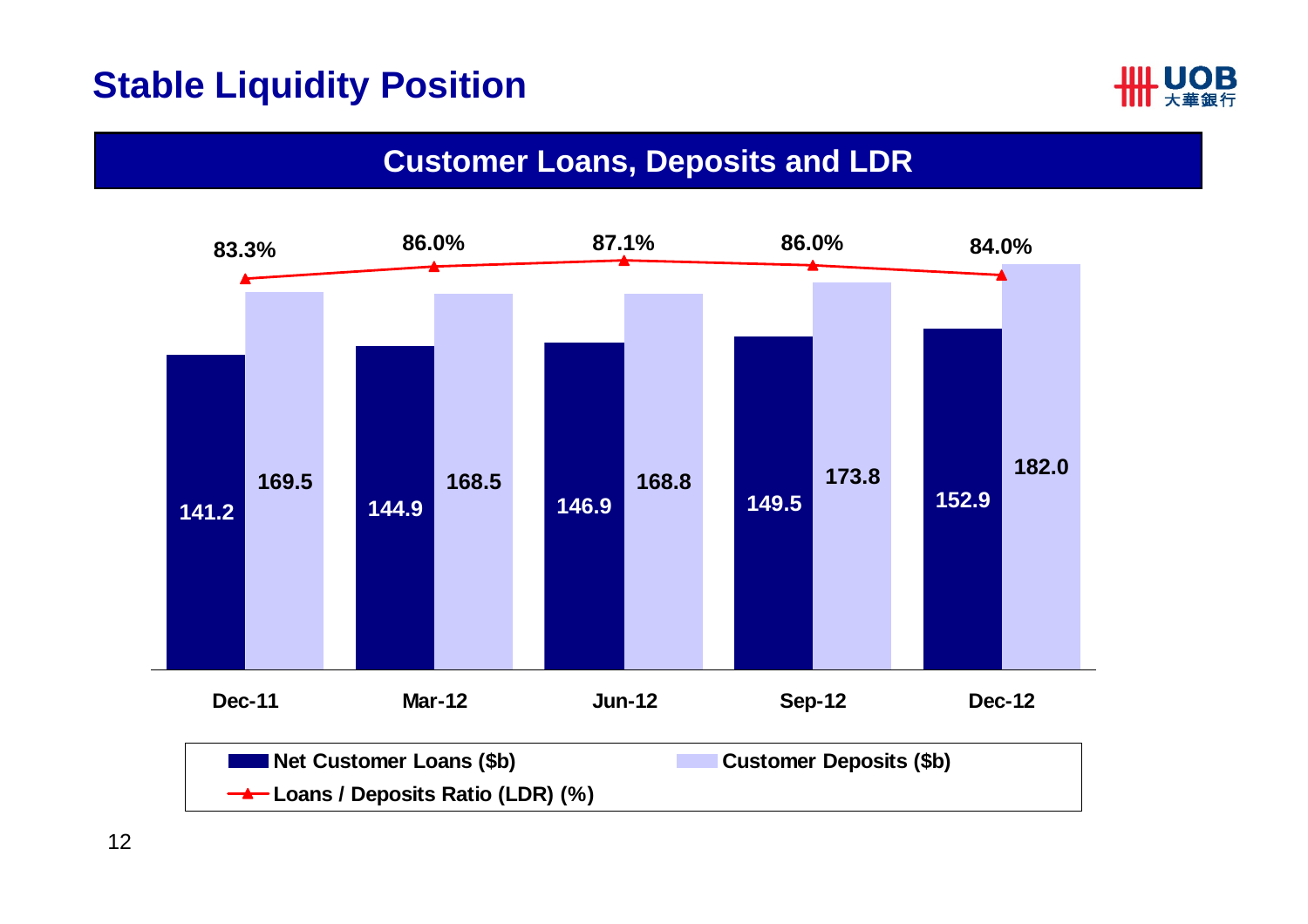### **Credit Quality Intact; NPL Ratio Steady at 1.5%**



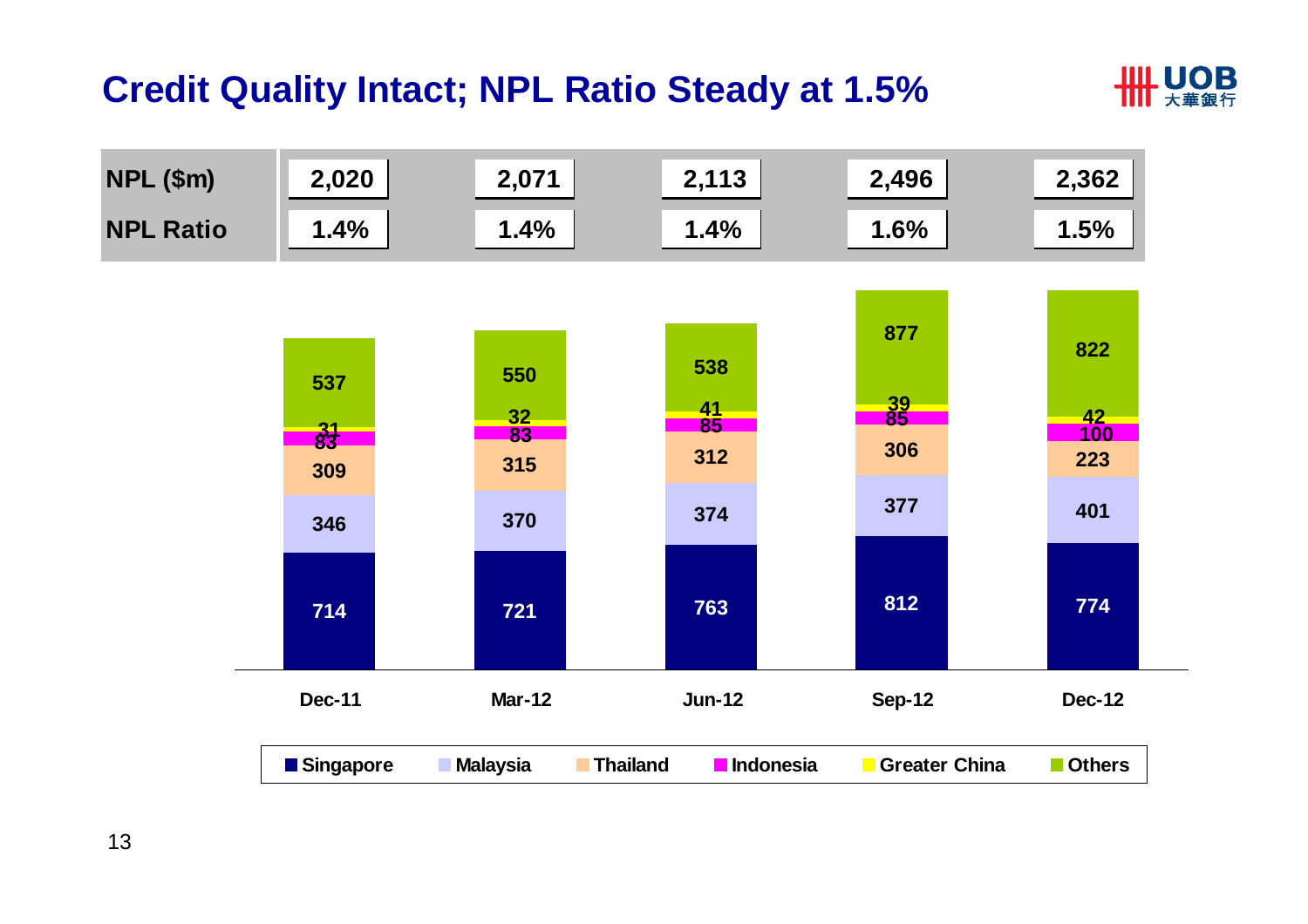# **Strong Impairment Coverage**



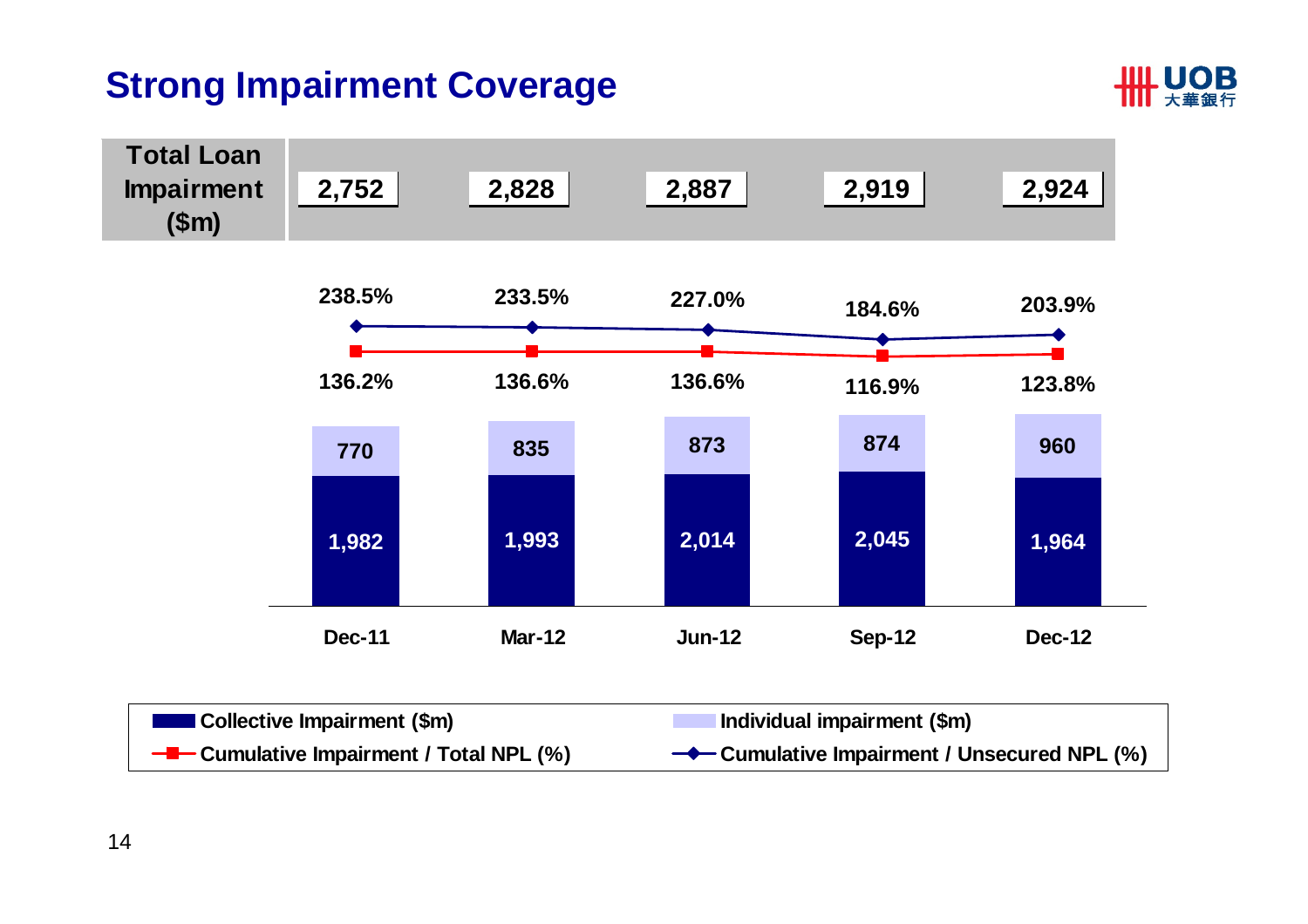# **Capital Ratios Remained Strong**



#### **Capital Adequacy Ratios (CAR)**

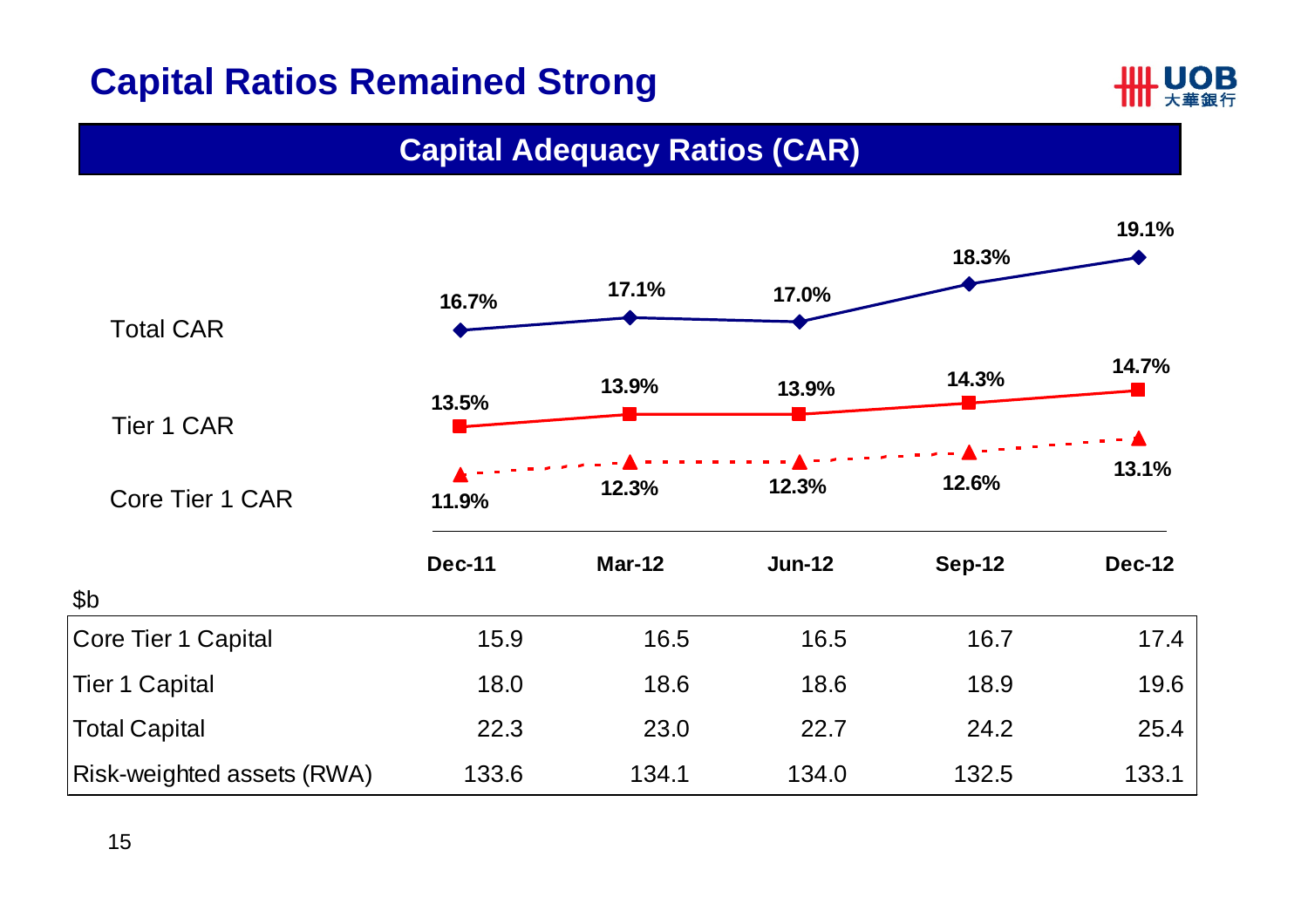# **Special Dividend Recommended, in Addition to Final Dividend**



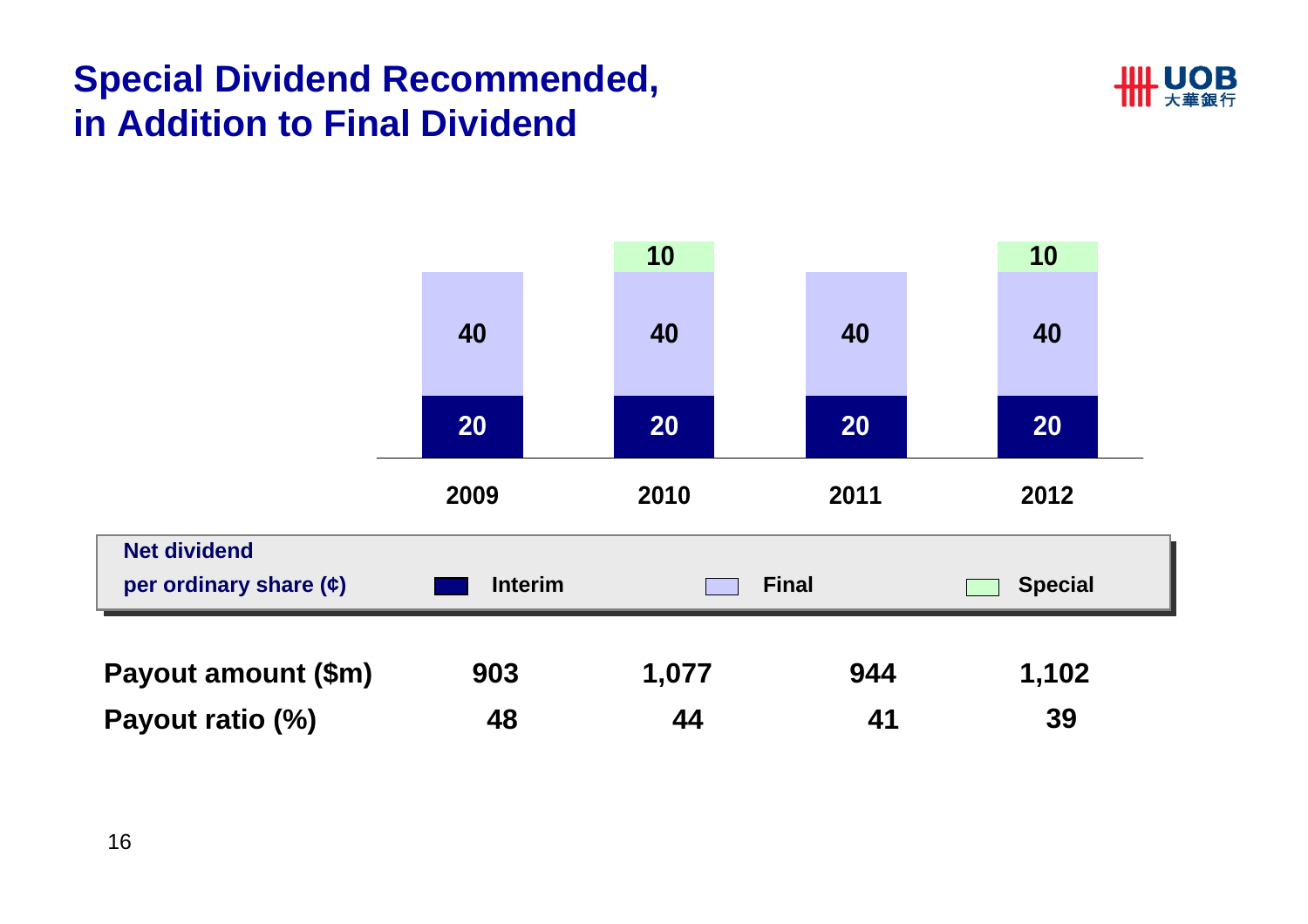# **Singapore – Summarised Income Statement**



|                                  | 2012  | 2011          | $+/(-)$       | <b>4Q12</b> | <b>3Q12</b> | $+$ /(-)          |
|----------------------------------|-------|---------------|---------------|-------------|-------------|-------------------|
|                                  | \$m\$ | $\mathsf{Sm}$ | $\frac{0}{6}$ | \$m\$       | \$m\$       | $\frac{1}{2}$     |
| Net interest income              | 2,102 | 2,049         | 2.6           | 506         | 520         | (2.7)             |
| Fee and commission income        | 934   | 792           | 17.9          | 238         | 228         | 4.2               |
| Other non-interest income        | 754   | 498           | 51.4          | 166         | 240         | (30.8)            |
| <b>Total income</b>              | 3,790 | 3,339         | 13.5          | 910         | 988         | (7.9)             |
| Less: Total expenses             | 1,547 | 1,331         | 16.2          | 394         | 395         | (0.3)             |
| <b>Operating profit</b>          | 2,243 | 2,008         | 11.7          | 516         | 593         | (13.0)            |
| Less: Total impairment charges   | 55    | 260           | (79.0)        | (68)        |             | $43$ ( $>100.0$ ) |
| Add: Associates & joint ventures | 68    | 92            | (26.2)        | 14          | 17          | (16.1)            |
| <b>Profit before tax</b>         | 2,256 | 1,840         | 22.6          | 598         | 567         | 5.5               |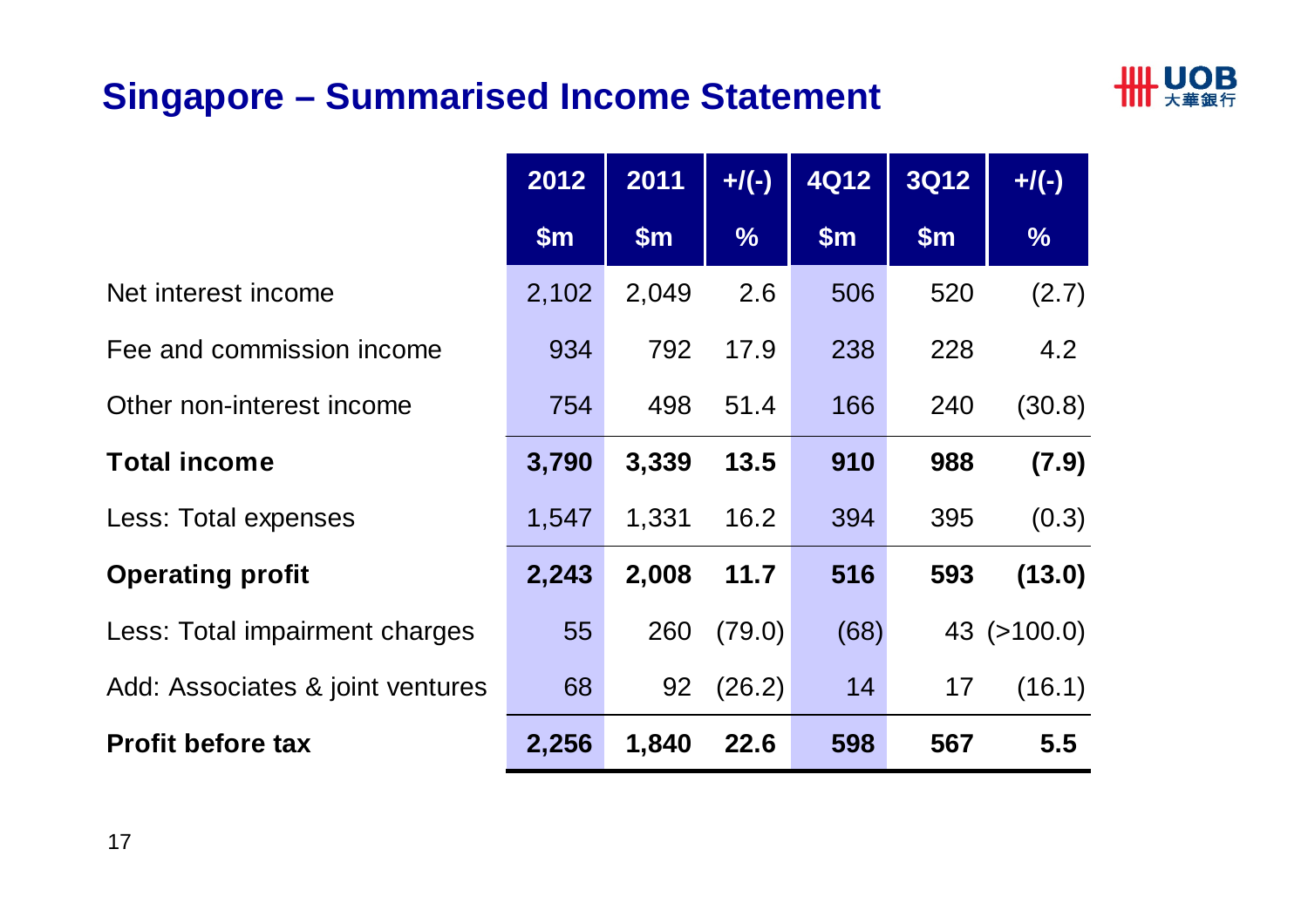### **Singapore – Key Financial Indicators**



|                            | 2012          | 2011          | $+/(-)$        | <b>4Q12</b>   | <b>3Q12</b>   | $+$ /(-) |
|----------------------------|---------------|---------------|----------------|---------------|---------------|----------|
|                            | $\frac{0}{6}$ | $\frac{9}{6}$ | % pt           | $\frac{0}{6}$ | $\frac{9}{6}$ | % pt     |
| Net interest margin        | 1.50          | 1.52          | (0.02)         | 1.37          | 1.48          | (0.11)   |
| Non-NII / Total income     | 44.5          | 38.6          | 5.9            | 44.4          | 47.4          | (3.0)    |
| Expense / Total income     | 40.8          | 39.9          | 0.9            | 43.3          | 40.0          | 3.3      |
| Customer loans (net) - \$b | 99.3          | 90.5          | 9.8%           | 99.3          | 96.5          | 3.0%     |
| Customer deposits - \$b    | 123.4         | 115.7         | 6.6%           | 123.4         | 117.9         | 4.6%     |
| Loans / Deposits           | 80.5          | 78.2          | 2.3            | 80.5          | 81.8          | (1.3)    |
| <b>NPL</b> ratio           | 0.8           | 0.8           | $\blacksquare$ | 0.8           | 0.8           |          |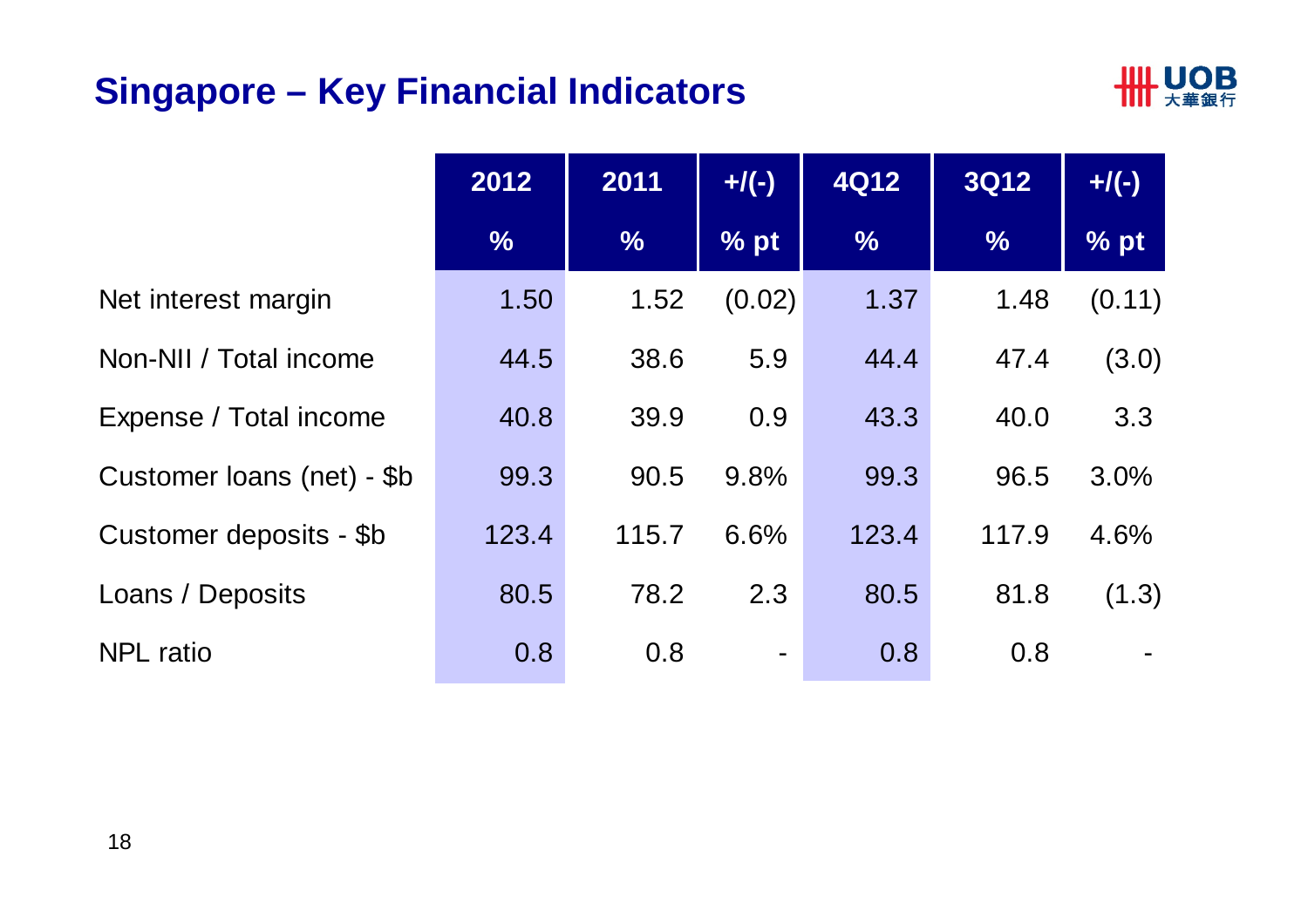### **Malaysia – Summarised Income Statement**



|                                  | 2012  | 2011  | $+/(-)$       | 4Q12 | <b>3Q12</b> | $+/(-)$       |
|----------------------------------|-------|-------|---------------|------|-------------|---------------|
|                                  | RM'm  | RM'm  | $\frac{9}{6}$ | RM'm | RM'm        | $\frac{9}{6}$ |
| Net interest income              | 1,515 | 1,355 | 11.8          | 392  | 388         | 1.0           |
| Fee and commission income        | 517   | 417   | 24.0          | 161  | 114         | 41.2          |
| Other non-interest income        | 235   | 173   | 35.8          | 57   | 60          | (5.0)         |
| <b>Total income</b>              | 2,267 | 1,945 | 16.6          | 610  | 562         | 8.5           |
| Less: Total expenses             | 760   | 710   | 7.0           | 221  | 187         | 18.2          |
| <b>Operating profit</b>          | 1,507 | 1,235 | 22.0          | 389  | 375         | 3.7           |
| Less: Total impairment charges   | 180   | 170   | 5.9           | 63   |             | 5 > 100.0     |
| Add: Associates & joint ventures | 55    | 35    | 57.1          | 10   | 13          | (23.1)        |
| <b>Profit before tax</b>         | 1,382 | 1,100 | 25.6          | 336  | 383         | (12.3)        |
| Profit before tax (\$m)          | 557   | 450   | 23.6          | 134  | 153         | (11.9)        |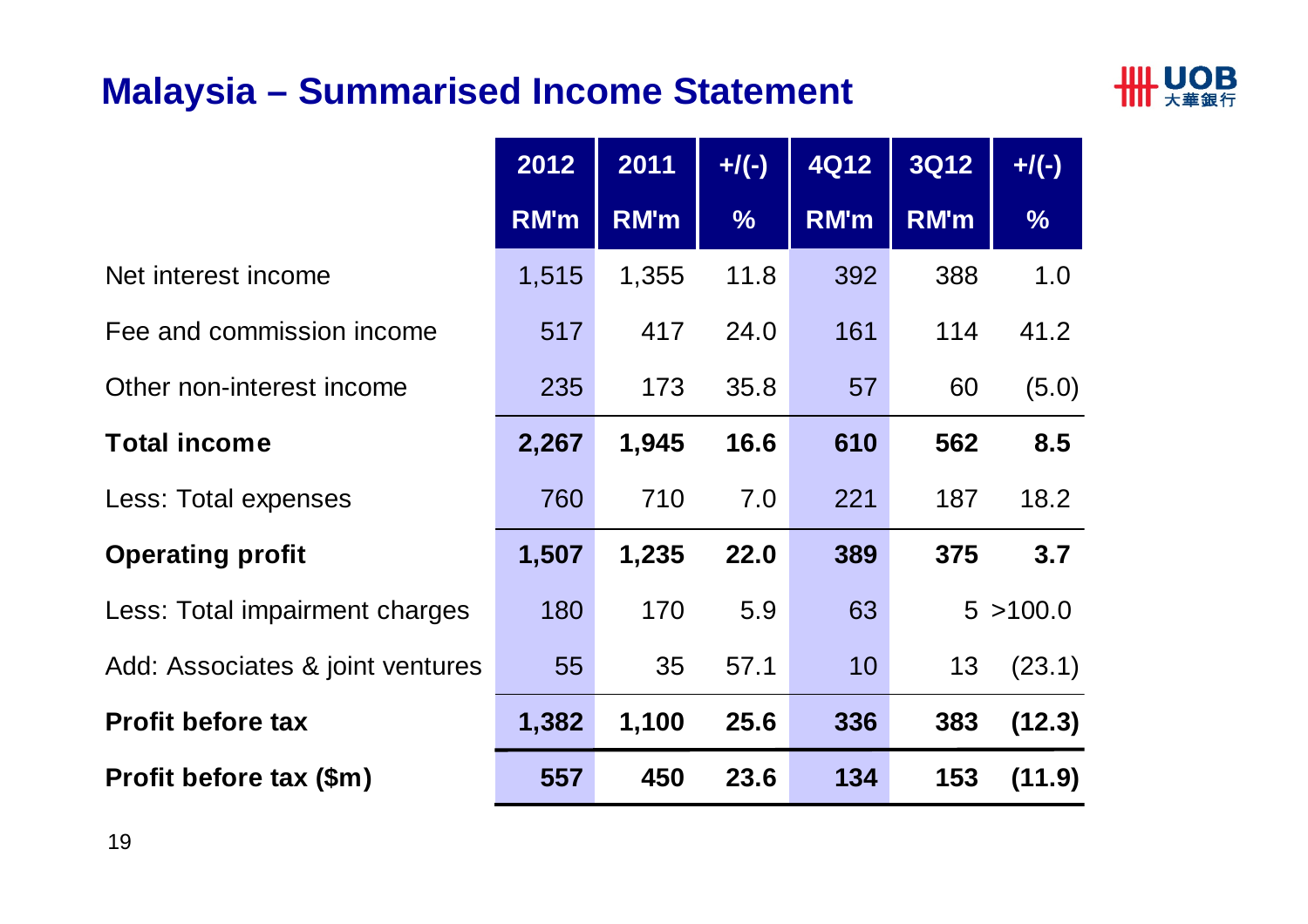#### **Malaysia – Key Financial Indicators**



|                             | 2012          | 2011          | $+$ /(-)       | <b>4Q12</b>   | <b>3Q12</b>   | $+$ /(-) |
|-----------------------------|---------------|---------------|----------------|---------------|---------------|----------|
|                             | $\frac{1}{2}$ | $\frac{9}{6}$ | % pt           | $\frac{1}{2}$ | $\frac{1}{2}$ | % pt     |
| Net interest margin         | 2.16          | 2.59          | (0.43)         | 2.07          | 2.15          | (0.08)   |
| Non-NII / Total income      | 33.2          | 30.3          | 2.9            | 35.7          | 31.0          | 4.7      |
| Expense / Total income      | 33.5          | 36.5          | (3.0)          | 36.2          | 33.3          | 2.9      |
| Customer loans (net) - RM'b | 57.7          | 49.6          | 16.1%          | 57.7          | 56.9          | 1.3%     |
| Customer deposits - RM'b    | 65.6          | 52.7          | 24.5%          | 65.6          | 63.1          | 4.1%     |
| Loans / Deposits            | 87.9          | 94.2          | (6.3)          | 87.9          | 90.3          | (2.4)    |
| <b>NPL</b> ratio            | 1.7           | 1.7           | $\blacksquare$ | 1.7           | 1.6           | 0.1      |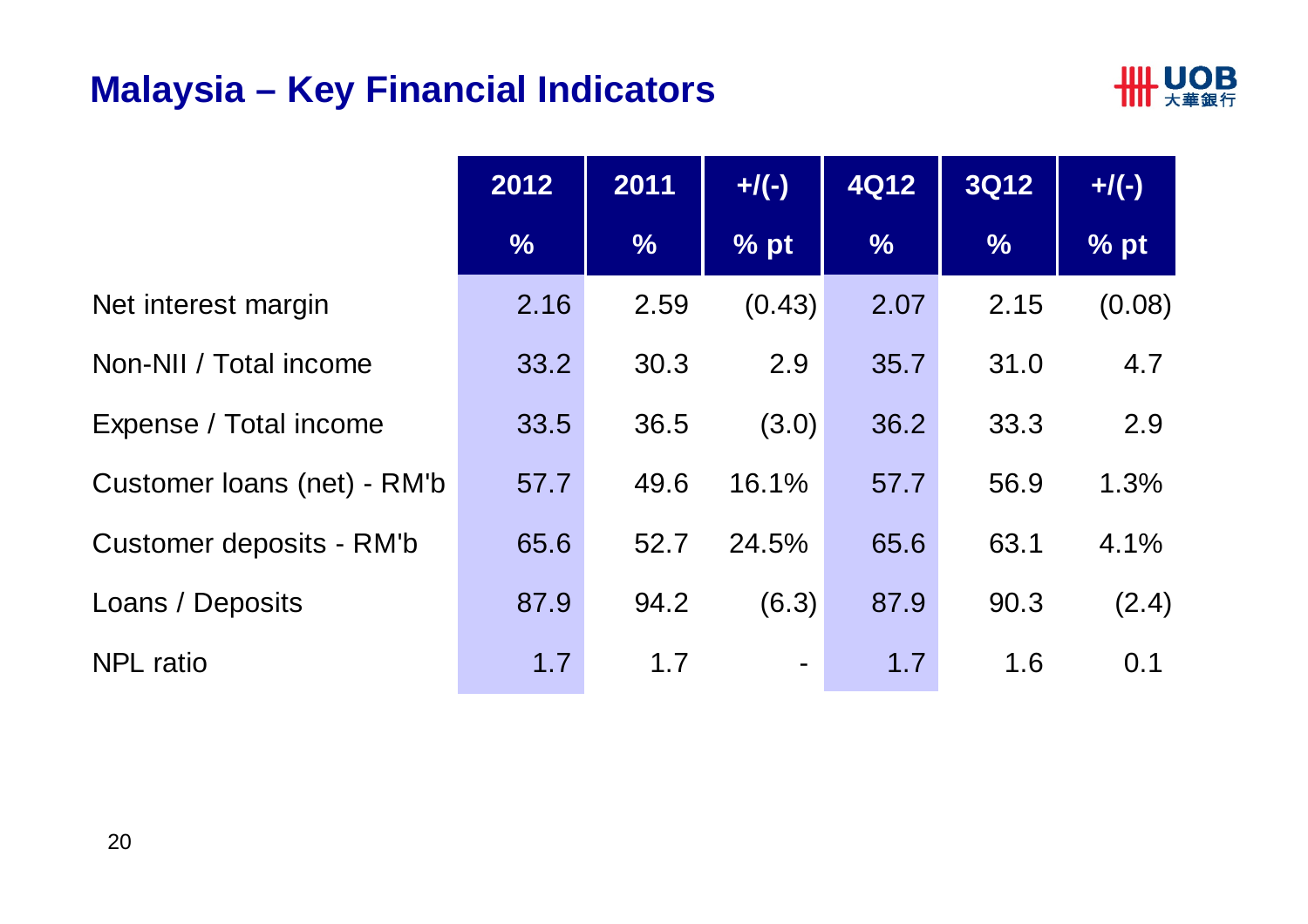### **Thailand – Summarised Income Statement**



|                                  | 2012           | 2011         | $+$ /(-)      | <b>4Q12</b>  | <b>3Q12</b>  | $+$ /(-)      |
|----------------------------------|----------------|--------------|---------------|--------------|--------------|---------------|
|                                  | <b>THB'm</b>   | <b>THB'm</b> | $\frac{0}{6}$ | <b>THB'm</b> | <b>THB'm</b> | $\frac{1}{2}$ |
| Net interest income              | 9,992          | 8,183        | 22.1          | 2,652        | 2,616        | 1.4           |
| Fee and commission income        | 2,898          | 2,300        | 26.0          | 742          | 744          | (0.3)         |
| Other non-interest income        | 318            |              | 44 > 100.0    | 64           | 36           | 77.8          |
| <b>Total income</b>              | 13,208         | 10,527       | 25.5          | 3,458        | 3,396        | 1.8           |
| Less: Total expenses             | 8,663          | 7,596        | 14.0          | 2,392        | 2,191        | 9.2           |
| <b>Operating profit</b>          | 4,545          | 2,931        | 55.1          | 1,066        | 1,205        | (11.5)        |
| Less: Total impairment charges   | 1,612          | 1,515        | 6.4           | 428          | 201          | >100.0        |
| Add: Associates & joint ventures | $\blacksquare$ | (186)        | <b>NM</b>     |              |              |               |
| <b>Profit before tax</b>         | 2,933          |              | 1,230 > 100.0 | 638          | 1,004        | (36.5)        |
| Profit before tax (\$m)          | 118            | 50           | >100.0        | 25           | 40           | (36.3)        |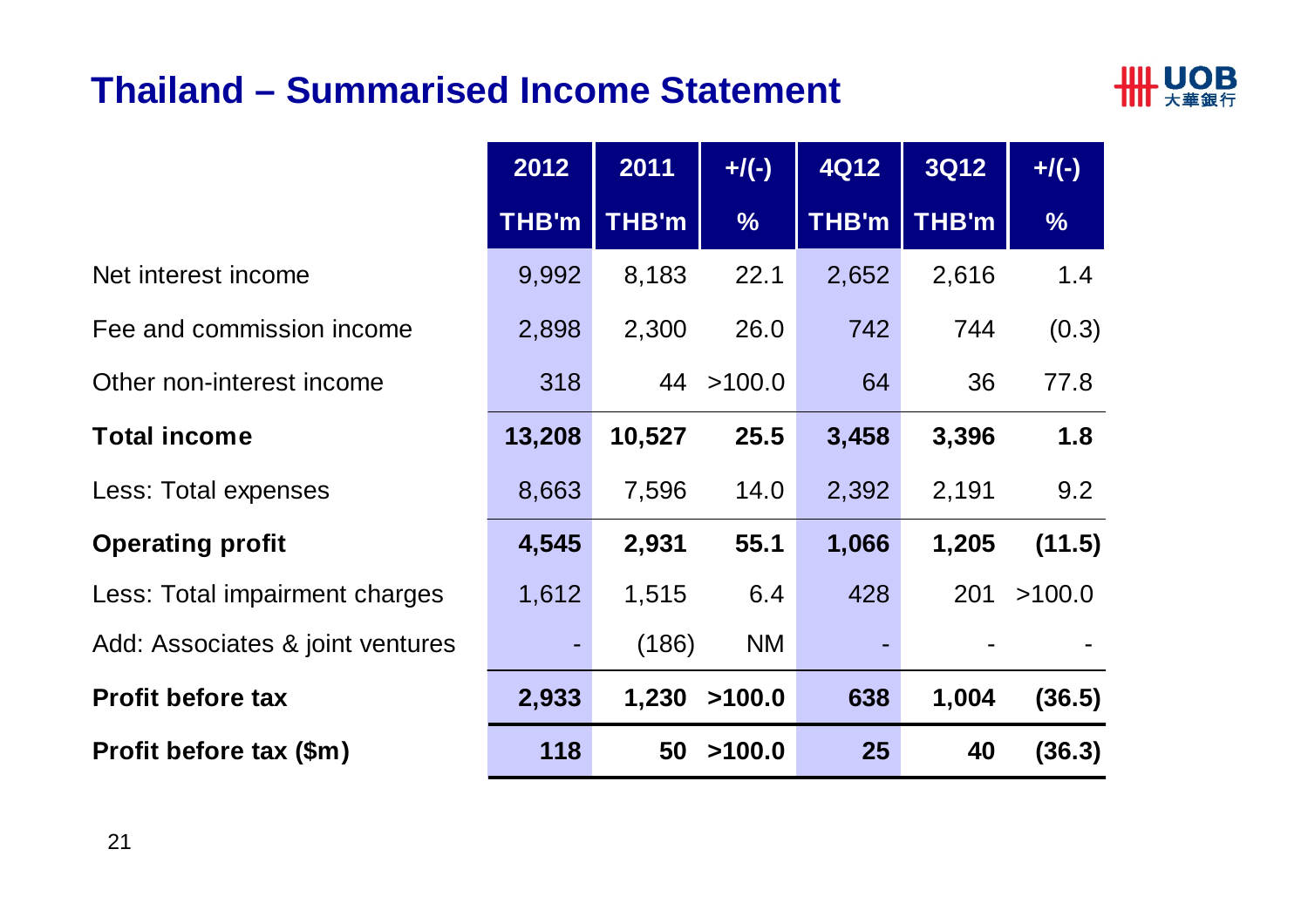#### **Thailand – Key Financial Indicators**



|                                                  | 2012          | 2011          | $+$ /(-) | <b>4Q12</b>   | <b>3Q12</b>   | $+$ /(-) |
|--------------------------------------------------|---------------|---------------|----------|---------------|---------------|----------|
|                                                  | $\frac{9}{6}$ | $\frac{9}{6}$ | % pt     | $\frac{9}{6}$ | $\frac{1}{2}$ | % pt     |
| Net interest margin                              | 3.48          | 3.28          | 0.20     | 3.36          | 3.42          | (0.06)   |
| Non-NII / Total income                           | 24.3          | 22.3          | 2.0      | 23.3          | 23.0          | 0.3      |
| Expense / Total income                           | 65.6          | 72.2          | (6.6)    | 69.2          | 64.5          | 4.7      |
| Customer loans (net) - THB'b                     | 207.8         | 183.9         | 13.0%    | 207.8         | 200.5         | 3.6%     |
| Customer deposits - THB'b                        | 205.0         | 169.0         | 21.3%    | 205.0         | 176.9         | 15.8%    |
| Loans / Deposits                                 | 101.4         | 108.8         | (7.4)    | 101.4         | 113.3         | (11.9)   |
| Loans / Deposits (Include<br>Bills of Exchange*) | 91.2          | 87.1          | 4.1      | 91.2          | 99.3          | (8.1)    |
| <b>NPL</b> ratio                                 | 2.6           | 4.0           | (1.4)    | 2.6           | 3.7           | (1.1)    |

\* UOB(Thai) offers bills of exchange to customers as an alternative deposit product, common in Thailand's market. This product serves as an alternative funding source and is reflected separately from deposits.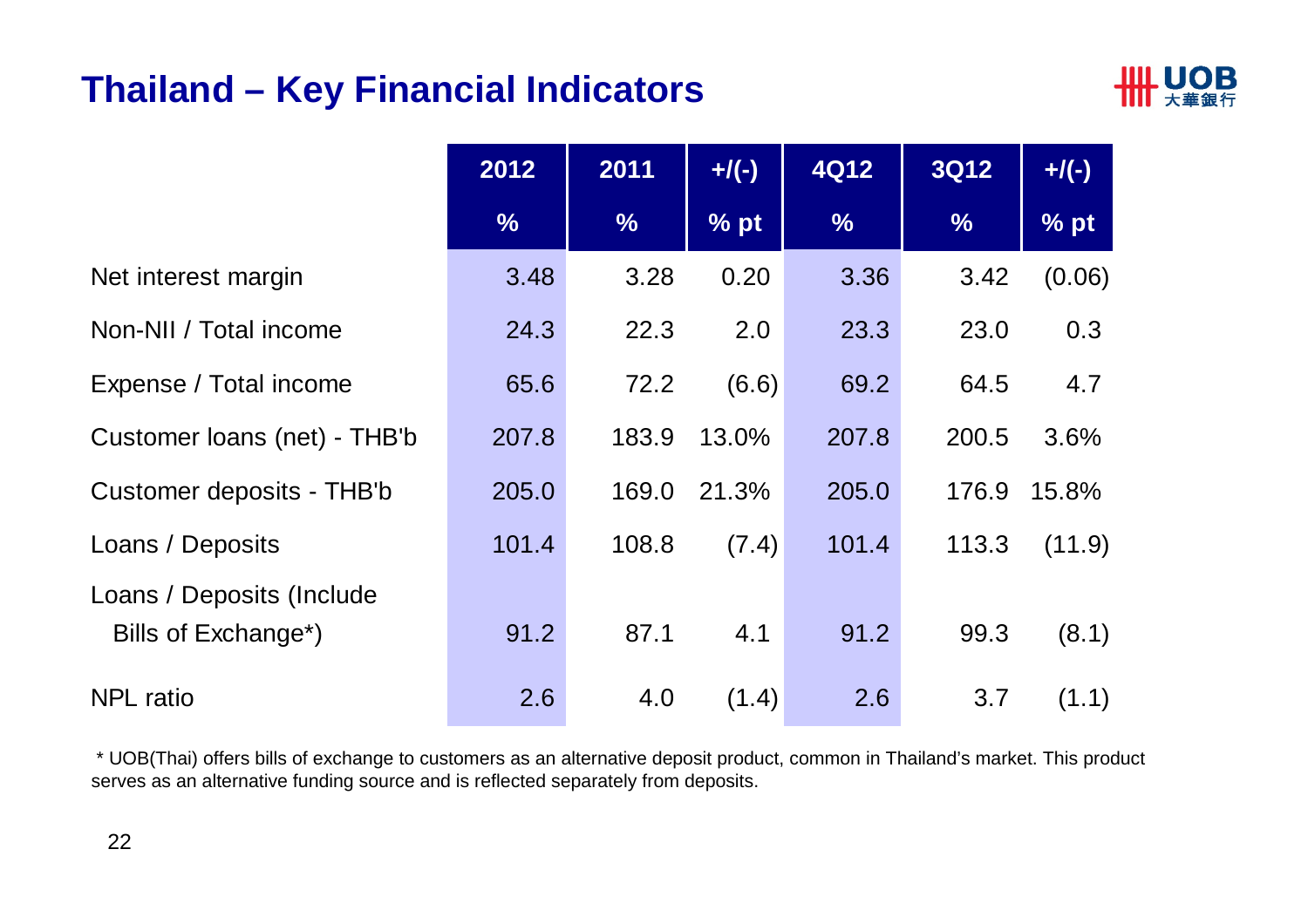#### **Indonesia – Summarised Income Statement**



|                                | 2012         | 2011         | $+$ /(-)      | <b>4Q12</b>  | <b>3Q12</b>  | $+$ /(-)          |
|--------------------------------|--------------|--------------|---------------|--------------|--------------|-------------------|
|                                | <b>IDR'b</b> | <b>IDR'b</b> | $\frac{0}{0}$ | <b>IDR'b</b> | <b>IDR'b</b> | $\frac{1}{2}$     |
| Net interest income            | 2,572        | 2,099        | 22.5          | 637          | 653          | (2.5)             |
| Fee and commission income      | 613          | 629          | (2.5)         | 138          | 163          | (15.3)            |
| Other non-interest income      | 248          | 285          | (13.0)        | (12)         |              | $93$ ( $>100.0$ ) |
| <b>Total income</b>            | 3,433        | 3,013        | 13.9          | 763          | 909          | (16.1)            |
| Less: Total expenses           | 1,961        | 1,737        | 12.9          | 512          | 465          | 10.1              |
| <b>Operating profit</b>        | 1,472        | 1,276        | 15.4          | 251          | 444          | (43.5)            |
| Less: Total impairment charges | 77           | 212          | (63.7)        | (17)         | 48           | ( > 100.0)        |
| <b>Profit before tax</b>       | 1,395        | 1,064        | 31.1          | 268          | 396          | (32.3)            |
| Profit before tax (\$m)        | 184          | 151          | 21.8          | 34           | 52           | (34.2)            |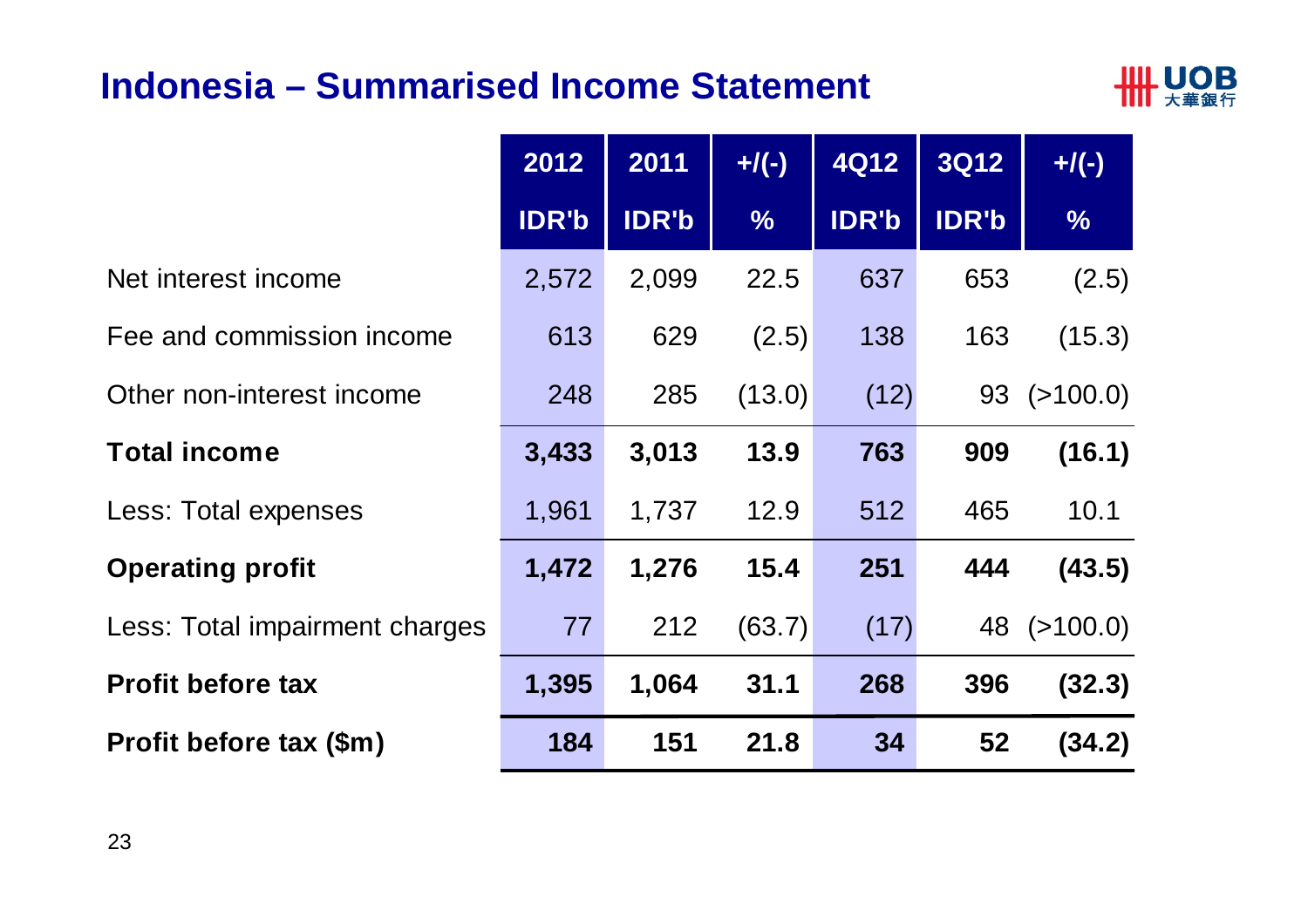#### **Indonesia – Key Financial Indicators**



|                              | 2012          | 2011          | $+$ /(-) | <b>4Q12</b>   | <b>3Q12</b>   | $+/(-)$   |
|------------------------------|---------------|---------------|----------|---------------|---------------|-----------|
|                              | $\frac{0}{6}$ | $\frac{0}{6}$ | % pt     | $\frac{0}{6}$ | $\frac{9}{6}$ | % pt      |
| Net interest margin          | 5.29          | 5.20          | 0.09     | 5.00          | 5.29          | (0.29)    |
| Non-NII / Total income       | 25.1          | 30.3          | (5.2)    | 16.5          | 28.2          | (11.7)    |
| Expense / Total income       | 57.1          | 57.7          | (0.6)    | 67.1          | 51.2          | 15.9      |
| Customer loans (net) - IDR't | 44.4          | 40.3          | 10.3%    | 44.4          | 43.0          | 3.2%      |
| Customer deposits - IDR't    | 46.5          | 42.8          | 8.5%     | 46.5          | 46.9          | $(1.0\%)$ |
| Loans / Deposits             | 95.6          | 94.0          | 1.6      | 95.6          | 91.7          | 3.9       |
| <b>NPL</b> ratio             | 1.8           | 1.4           | 0.4      | 1.8           | 1.5           | 0.3       |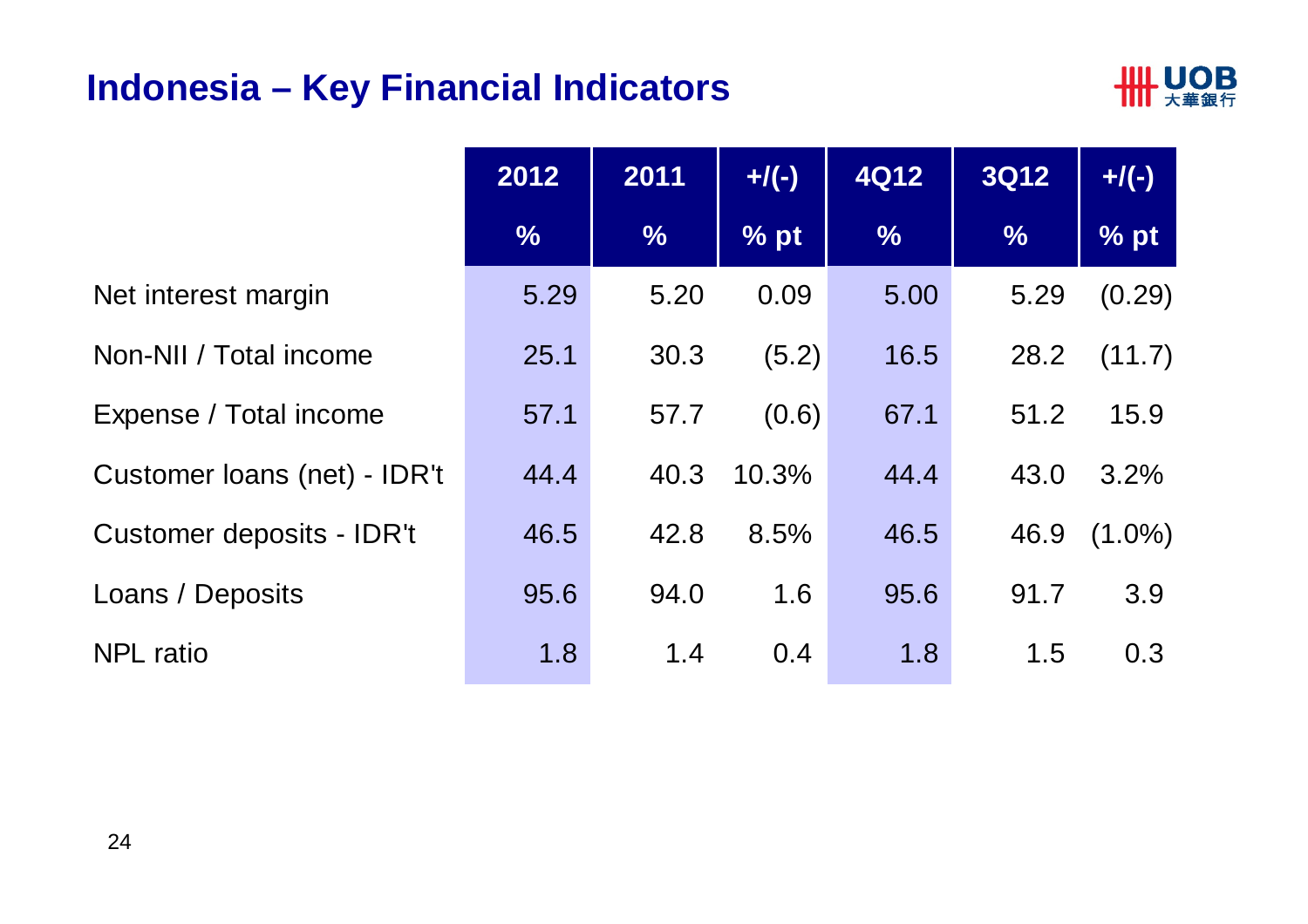#### **Greater China – Summarised Income Statement**



|                                  | 2012           | 2011  | $+$ /(-)      | <b>4Q12</b> | <b>3Q12</b> | $+$ /(-)      |
|----------------------------------|----------------|-------|---------------|-------------|-------------|---------------|
|                                  | \$m\$          | \$m\$ | $\frac{9}{6}$ | \$m\$       | \$m\$       | $\frac{9}{6}$ |
| Net interest income              | 233            | 176   | 32.6          | 56          | 55          | 2.3           |
| Fee and commission income        | 67             | 67    | (0.3)         | 15          | 21          | (28.6)        |
| Other non-interest income        | 114            | 80    | 42.4          | 39          | 25          | 58.1          |
| <b>Total income</b>              | 414            | 323   | 28.2          | 110         | 100         | 9.8           |
| Less: Total expenses             | 182            | 164   | 10.8          | 51          | 45          | 12.0          |
| <b>Operating profit</b>          | 232            | 158   | 46.3          | 60          | 55          | 8.0           |
| Less: Total impairment charges   | $\overline{7}$ | 5     | 26.9          | 1           | 3           | (60.0)        |
| Add: Associates & joint ventures | (2)            | (5)   | 57.1          | (1)         | (1)         | (84.3)        |
| <b>Profit before tax</b>         | 222            | 147   | 50.8          | 57          | 52          | 10.4          |